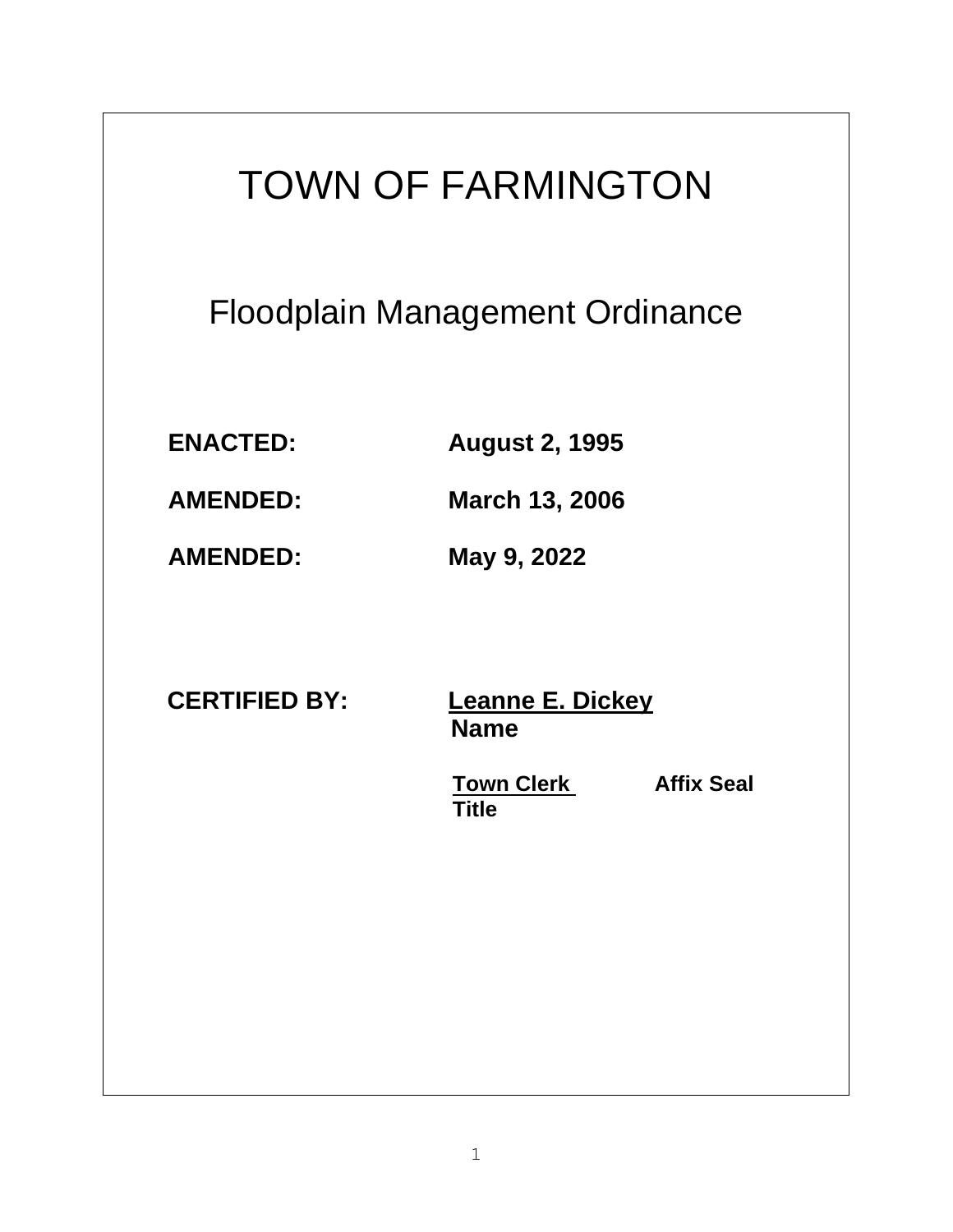# **TABLE OF CONTENTS**

| <b>ARTICLE</b> |                                                                              | <b>PAGE</b>             |
|----------------|------------------------------------------------------------------------------|-------------------------|
| 11.2.1         | PURPOSE AND ESTABLISHMENT                                                    | $\mathbf{3}$            |
| 11.2.2         | <b>PERMIT REQUIRED</b>                                                       | $\mathbf{3}$            |
| 11.2.3         | <b>APPLICATION FOR PERMIT</b>                                                | $\overline{\mathbf{4}}$ |
| 11.2.4         | APPLICATION FEE AND EXPERT'S FEE                                             | 5                       |
| 11.2.5         | REVIEW OF STANDARDS FOR FLOOD HAZARD<br><b>DELOPMENT PERMIT APPLICATIONS</b> | 6                       |
| 11.2.6         | <b>DEVELOPMENT STANDARDS</b>                                                 | $\overline{7}$          |
| 11.2.7         | <b>CERTIFICATE OF COMPLIANCE</b>                                             | 13                      |
| 11.2.8         | REVIEW OF SUBDIVISIONS AND DEVELOPMENT<br><b>PROPOSALS</b>                   | 13                      |
| 11.2.9         | APPEALS AND VARIANCES                                                        | 14                      |
| 11.2.10        | <b>ENFORCEMENT AND PENALTIES</b>                                             | 16                      |
| 11.2.11        | <b>VALIDITY AND SEVERABILITY</b>                                             | 17                      |
| 11.2.12        | <b>CONFLICT WITH OTHER ORDINANCES</b>                                        | 17                      |
| 11.2.13        | <b>DEFINITIONS</b>                                                           | 17                      |
| 11.2.14        | <b>ABROGATION</b>                                                            | 23                      |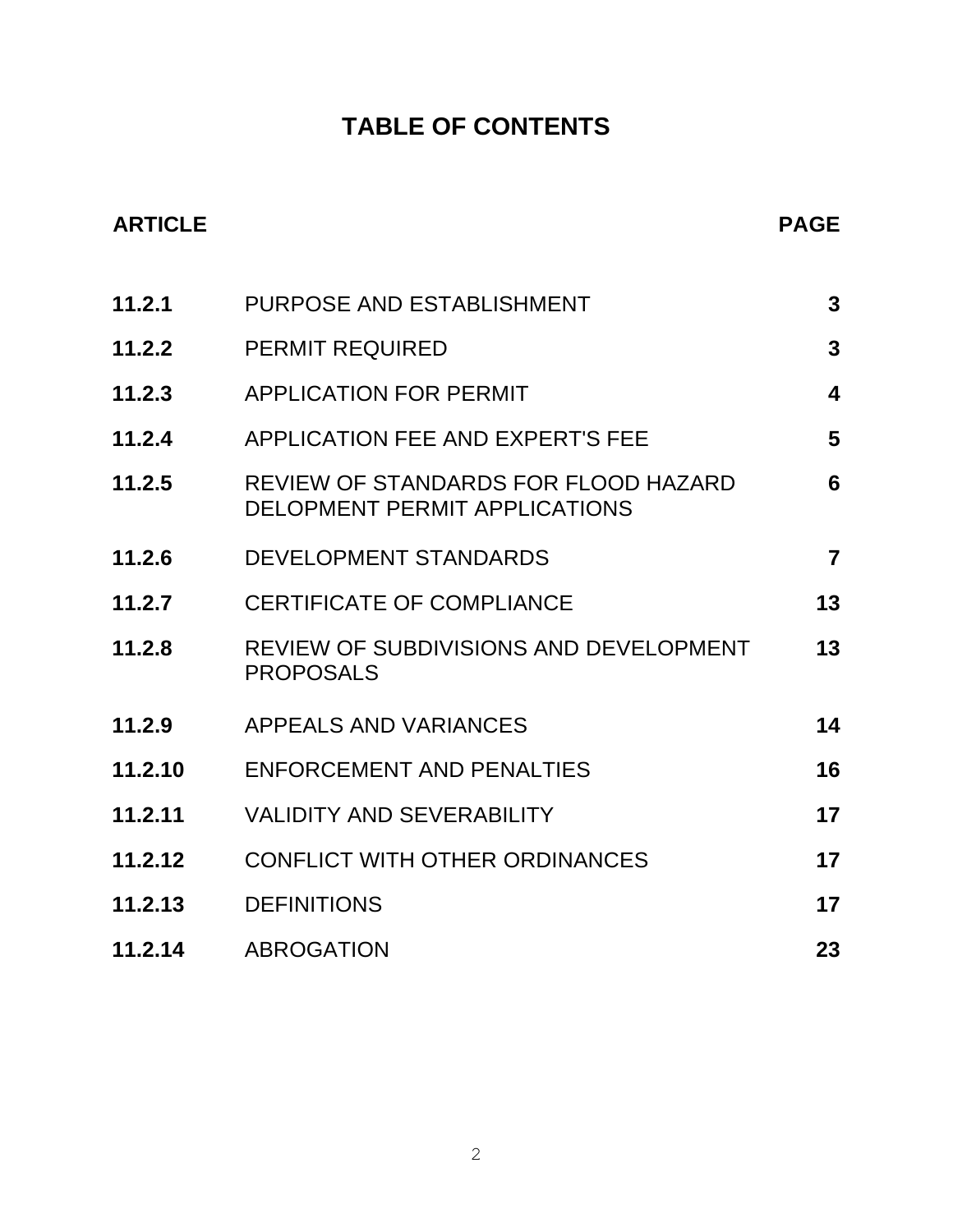#### **Town of Farmington Chapter 11 – Land Use Article 2 – Floodplain Management Ordinance**

# **11-2.1 PURPOSE AND ESTABLISHMENT**

Certain areas of the Town of Farmington, Maine (hereinafter "Town") are subject to periodic flooding, causing serious damage to properties within these areas. Relief is available in the form of federally subsidized flood insurance as authorized by the National Flood Insurance Act of 1968.

Therefore, the Town has chosen to become a participating community in the National Flood Insurance Program and agrees to comply with the requirements of the National Flood Insurance Act of 1968 (P.L. 90-488, as amended) as delineated in this Floodplain Management Ordinance (hereinafter "Ordinance").

It is the intent of the Town to require the recognition and evaluation of flood hazards in all official actions relating to land use in the floodplain areas having special flood hazards.

The Town has the legal authority to adopt land use and control measures to reduce future flood losses pursuant to Title 30-A M.R.S. §§ 3001-3007, 4352, 4401-4407, and Title 38 M.R.S. §440.

The National Flood Insurance Program, established in the aforesaid Act, provides that areas of the Town having a special flood hazard be identified by the Federal Emergency Management Agency (FEMA) and that floodplain management measures be applied in such flood hazard areas. This Ordinance establishes a Flood Hazard Development Permit system and review procedure for development activities in the designated flood hazard areas of the Town.

The areas of special flood hazard, Zones A, and AE, identified by FEMA in a report entitled "Flood Insurance Study - Town of Farmington, Maine, Franklin County," dated July 3, 1995 with accompanying "Flood Insurance Rate Map" dated July 3, 1995 are hereby adopted by reference and declared to be a part of this Ordinance.

# **11-2.2 PERMIT REQUIRED**

Before any construction or other development (as defined in Article 11-2.13), including the placement of manufactured homes, begins within any areas of special flood hazard established in Article 11-2.1 a Flood Hazard Development Permit shall be obtained from the Planning Board. This permit shall be in addition to any other building permits which may be required pursuant to the codes and ordinances of the Town of Farmington, Maine.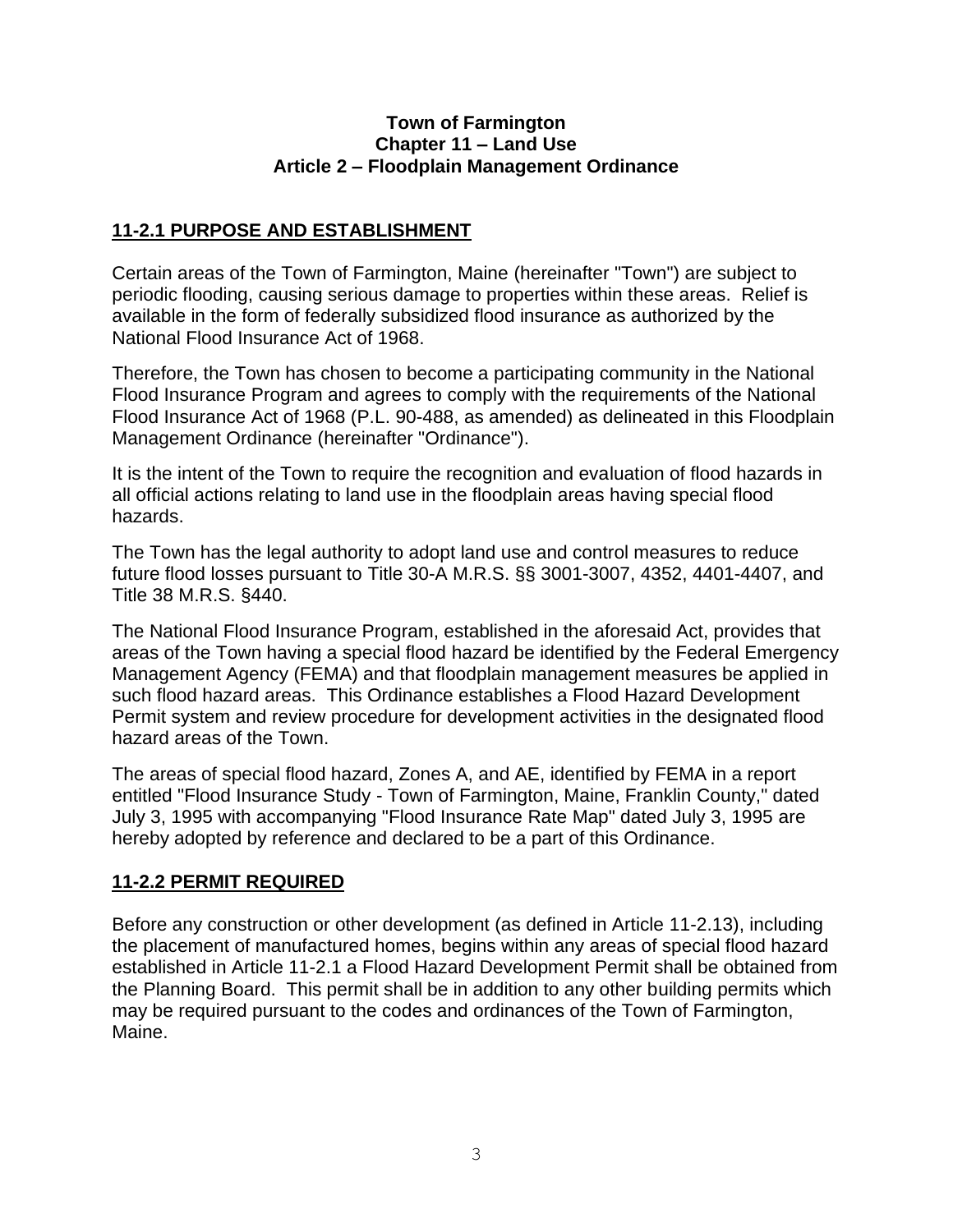# **11-2.3 APPLICATION FOR PERMIT**

The application for a Flood Hazard Development Permit shall be submitted to the Planning Board and shall include**:**

- A. The name, address, and phone number of the applicant, owner, and contractor**.**
- B. An address and a map indicating the location of the construction site**.**
- C. A site plan showing location of existing and/or proposed development, including but not limited to, structures, sewage disposal facilities, water supply facilities, areas to be cut and filled, and lot dimensions**.**
- D. A statement of the intended use of the structure and/or development**.**
- E. A statement of the cost of the development including all materials and labor.
- F. A statement as to the type of sewage system proposed**.**
- G. Specification of dimensions of the proposed structure and/or project**.**

[Items H-K.2 apply only to new construction and substantial improvements.]

- H. The elevation in relation to the National Geodetic Vertical Datum (NGVD), North American Vertical Datum (NAVD), or to a locally established datum in Zone A only, of the**:**
	- 1. base flood at the proposed site of all new or substantially improved structures, which is determined**:**
		- a. in Zone AE, from data contained in the "Flood Insurance Study Town of Farmington, Maine," as described in Article 11-2.1**;** or
		- b. in Zone A**,**
			- 1) from any base flood elevation data from federal, State, or other technical sources (such as FEMA's Quick-2 model, FEMA 265), including information obtained pursuant to Article 11-2.6.K. and 11-2.8.D.; or
			- 2) in the absence of all data described in Article 11-2.3.H.1.b(1), information to demonstrate that the structure shall meet the elevation requirement in Article 11-2.6.F.2.b., Article 11-2.6.G.2.a. or b., or Article 11-2.6.H.2.b.
	- 2. highest and lowest grades at the site adjacent to the walls of the proposed building**;**
	- 3. lowest floor, including basement; and whether or not such structures contain a basement**;** and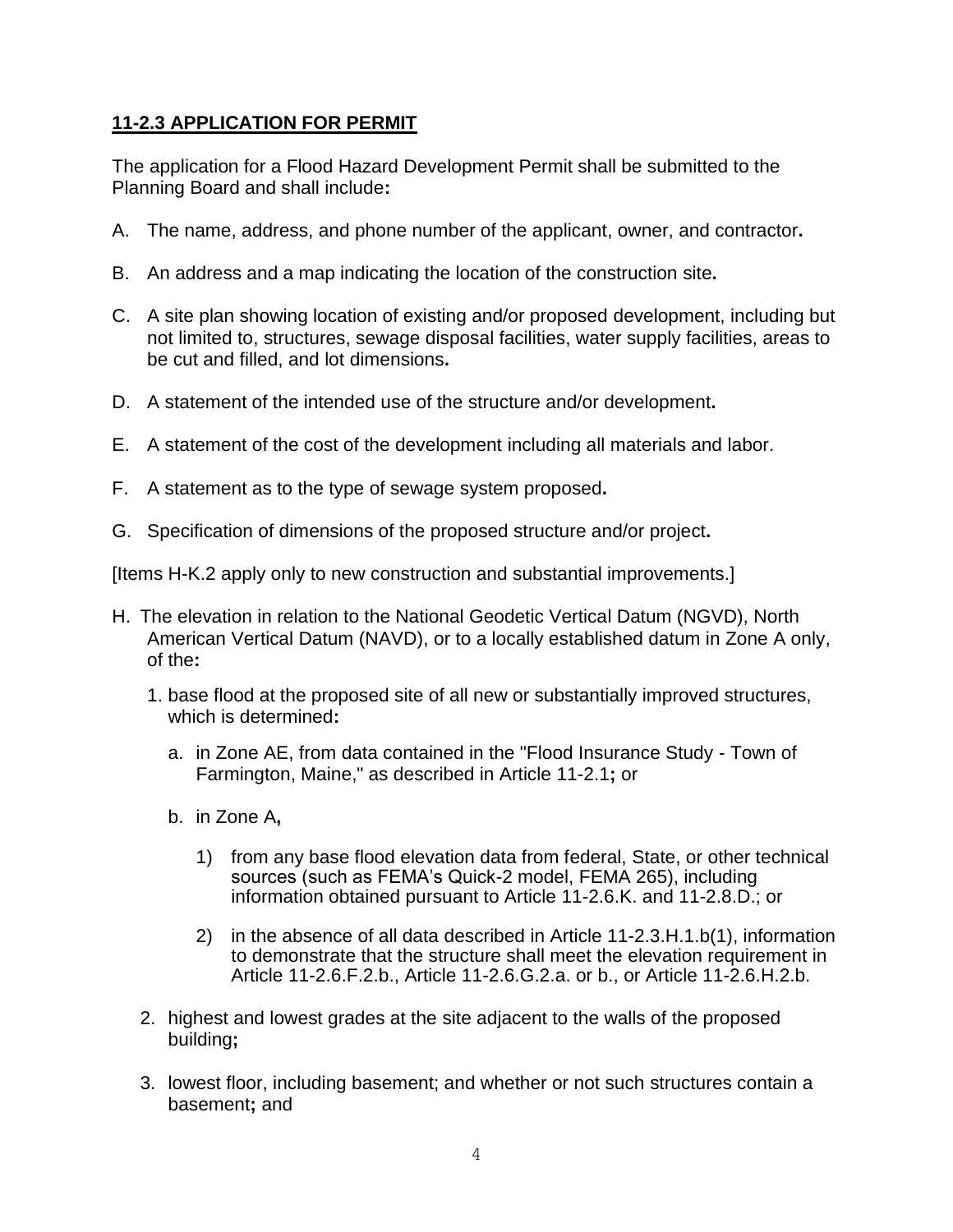- 4. level, in the case of non-residential structures only, to which the structure will be floodproofed**.**
- I. A description of a base flood elevation reference point established on the site of developments for which elevation standards apply as required in Article 11-2.6**.**
- J. A written certification by a professional land surveyor, registered professional engineer, or architect, that the base flood elevations and grade elevations shown on the application are accurate**.**
- K. The following certifications as required in Article 11-2.6 by a registered professional engineer or architect**:**
	- 1. a floodproofing certificate (FEMA Form 81-65, as amended) to verify that the floodproofing methods for any non-residential structures will meet the floodproofing criteria of Article 11-2.6.G and other applicable standards in Article 11-2.6**;**
	- 2. a Hydraulic Openings Certificate to verify that engineered hydraulic openings in foundation walls will meet the standards of Article 11-2.6.L.2.a.;
	- 3. a certified statement that bridges will meet the standards of Article 11-2.6.M.; and
	- 4. a certified statement that containment walls will meet the standards of Article 11- 2.6.N.
- L. A description of the extent to which any water course will be altered or relocated as a result of the proposed development**.**
- M. A statement of construction plans describing in detail how each applicable development standard in Article 11-2.6 will be met**.**

# **11-2.4 APPLICATION FEE AND EXPERT'S FEE**

A non-refundable application fee of \$50.00 for all minor development and for all new construction or substantial improvements shall be paid to the Town and a copy of a receipt for the same shall accompany the application**.** 

An additional fee may be charged if the Planning Board and/or Board of Appeals needs the assistance of a professional engineer or other expert. The expert's fee shall be paid in full by the applicant within 10 days after the town submits a bill to the applicant. Failure to pay the bill shall constitute a violation of the ordinance and be grounds for the issuance of a stop work order. An expert shall not be hired by the municipality at the expense of an applicant until the applicant has either consented to such hiring in writing or been given an opportunity to be heard on the subject. An applicant who is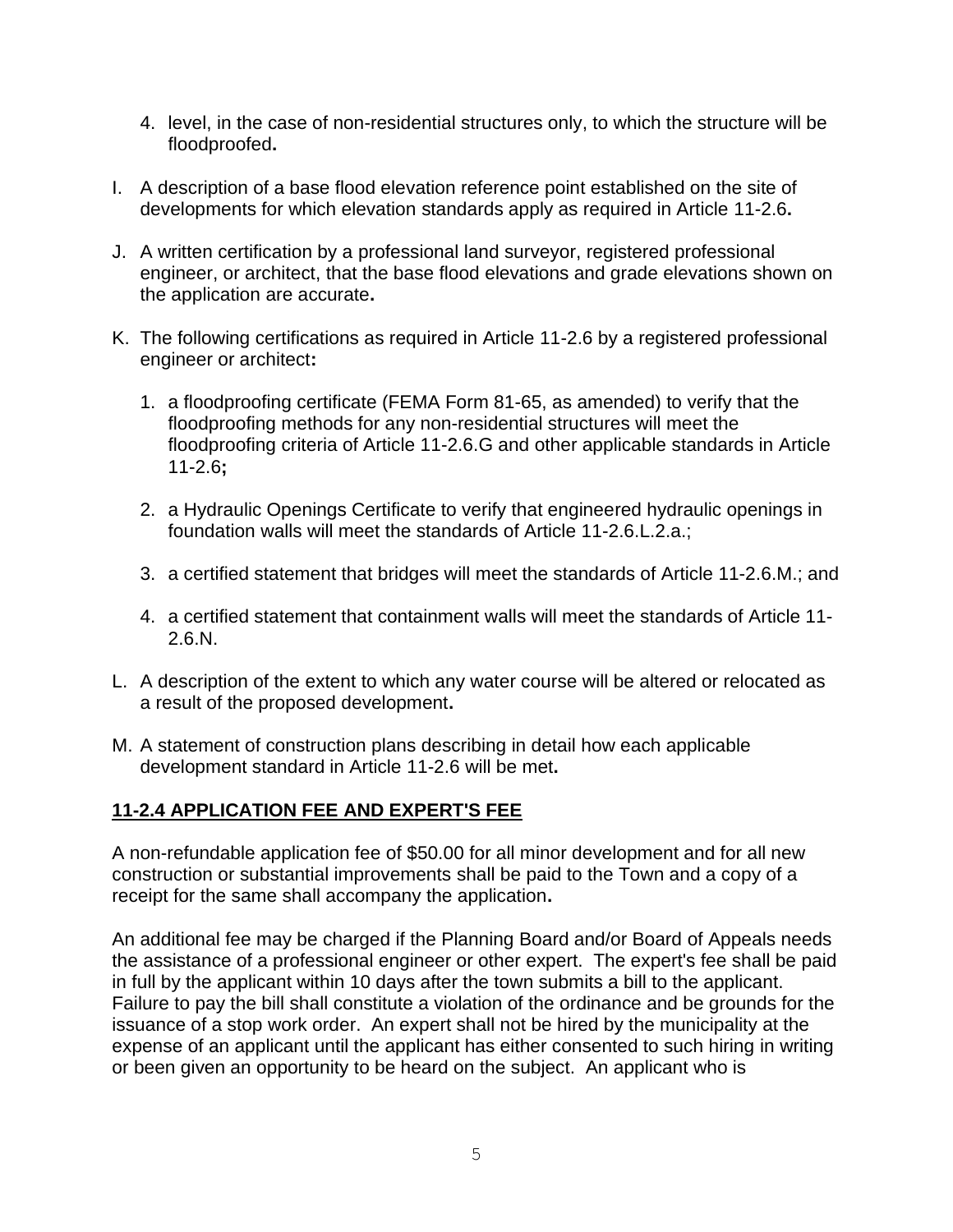dissatisfied with a decision to hire expert assistance may appeal that decision to the Board of Appeals**.** 

# **11-2.5 REVIEW STANDARDS FOR FLOOD HAZARD DEVELOPMENT PERMITS**

The Planning Board shall**:**

- A. Review all applications for the Flood Hazard Development Permit to assure that proposed building sites are reasonably safe from flooding and to determine that all pertinent requirements of Article 11-2.6 (Development Standards) have been or will be met**.**
- B. Utilize, in the review of all Flood Hazard Development Permit applications**:**
	- 1. the base flood and floodway data contained in the "Flood Insurance Study Town of Farmington, Maine," as described in Article 11-2.13.;
	- 2. in special flood hazard areas where base flood elevation and floodway data are not provided, the Planning Board shall obtain, review and reasonably utilize any base flood elevation and floodway data from federal, State, or other sources, including information obtained pursuant to Article 11-2.3.H.1.b(1); Article 11- 2.6.K; and Article *11-2.8.D*, in order to administer Article 11-2.6 of this Ordinance**;** and
	- 3. when the community establishes a base flood elevation in a Zone A by methods outlined in Article 11-2.3.H.1.b.(1), the community shall submit that data to the Maine Floodplain Management Program.
- C. Make interpretations of the location of boundaries of special flood hazard areas shown on the maps described in Article 11-2.1 of this Ordinance**.**
- D. In the review of Flood Hazard Development Permit applications, determine that all necessary permits have been obtained from those federal, State, and local government agencies from which prior approval is required by federal or State law, including but not limited to Section 404 of the Federal Water Pollution Control Act Amendments of 1972, 33 U.S.C. 1344**.**
- E. Notify adjacent municipalities, the Department of Environmental Protection, and the Maine Flood Management Program prior to any alteration or relocation of a water course and submit copies of such notifications to the Federal Emergency Management Agency (FEMA).
- F. If the application satisfies the requirements of this Ordinance, approve the issuance of one of the following Flood Hazard Development Permits based on the type of development: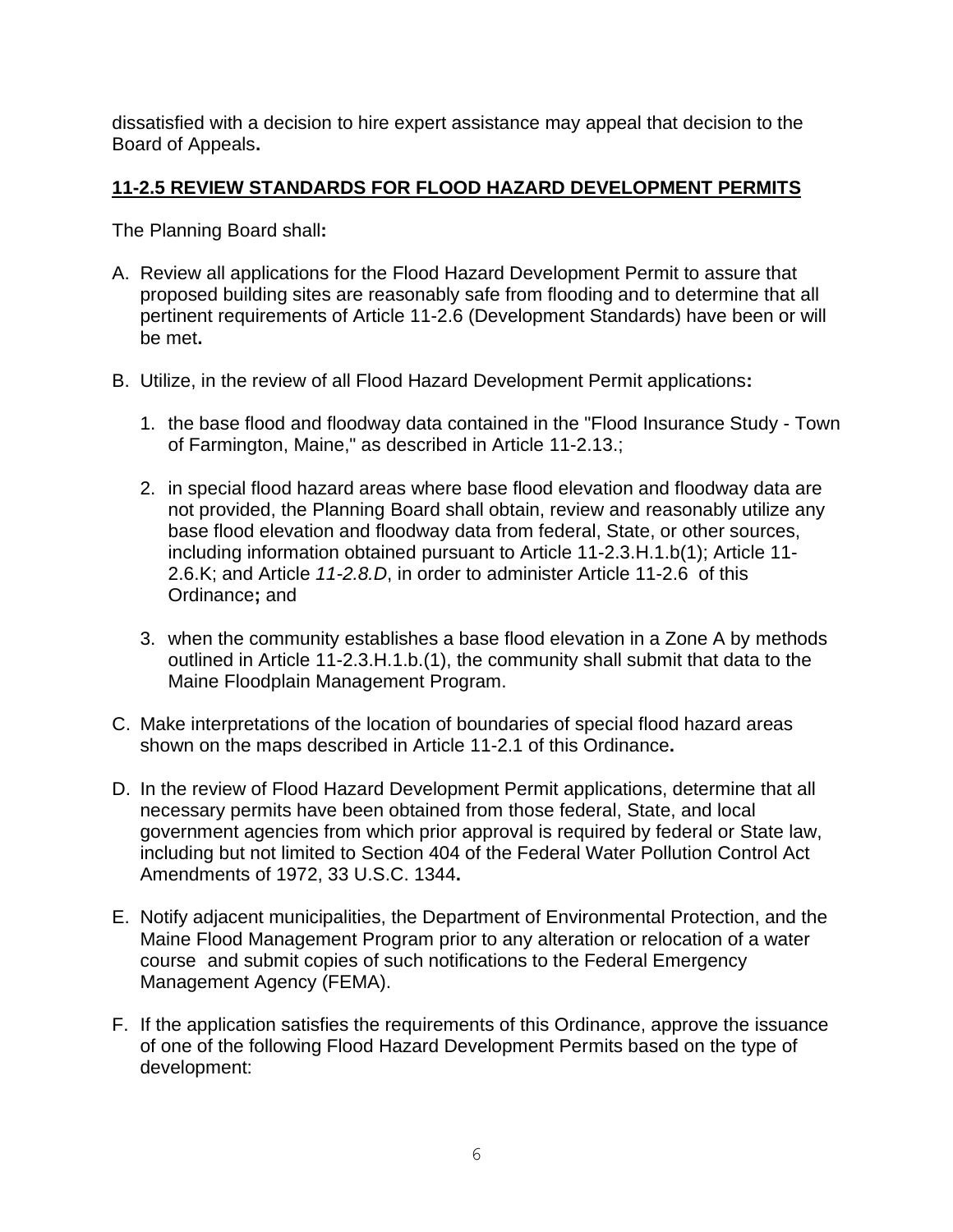- 1. A two-part Flood Hazard Development Permit for elevated structures. Part I shall authorize the applicant to build a structure to and including the first horizontal floor only above the base flood level. At that time the applicant shall provide the Code Enforcement Officer with an "under construction" Elevation Certificate completed by a registered Maine surveyor, registered professional engineer or architect for verifying compliance with the elevation requirements of Article 11- 2.6, paragraphs F, G, or H. Following review of the Elevation Certificate data, which review shall take place within 72 hours of receipt of the application, the Code Enforcement Officer shall issue Part II of the Flood Hazard Development Permit. Part II shall authorize the applicant to complete the construction project**;** or
- 2. A Flood Hazard Development Permit for Floodproofing of Non-Residential Structures that are new construction or substantially improved non-residential structures that are not being elevated but that meet the floodproofing standards of Article 11-2.6.G.1.a., b., and c. The application for this permit shall include a Floodproofing Certificate signed by a registered professional engineer or architect; or
- 3. A Flood Hazard Development Permit for Minor Development for all development that is not new construction or a substantial improvement, such as repairs, maintenance, renovations, or additions, whose value is less than 50% of the market value of the structure. Minor development also includes, but is not limited to: accessory structures as provided for in Article 11-2.6.J., mining, dredging, filling, grading, paving, excavation, drilling operations, storage of equipment or materials, deposition or extraction of materials, public or private sewage disposal systems or water supply facilities that do not involve structures; and nonstructural projects such as bridges, dams, towers, fencing, pipelines, wharves, and piers.
- G. Maintain, as a permanent record, copies of all Flood Hazard Development Permit applications issued and data relevant thereto, including reports of the Board of Appeals on variances granted under the provisions of Article 11-2.9 of this Ordinance, and copies of Elevation Certificates and Certificates of Compliance required under the provisions of Articles 11-2.3, 11-2.6, and 11-2.7 of this Ordinance**.**

#### **11-2.6 DEVELOPMENT STANDARDS**

All developments in areas of special flood hazard shall meet the following applicable standards**:**

#### A. **All Development** shall**:**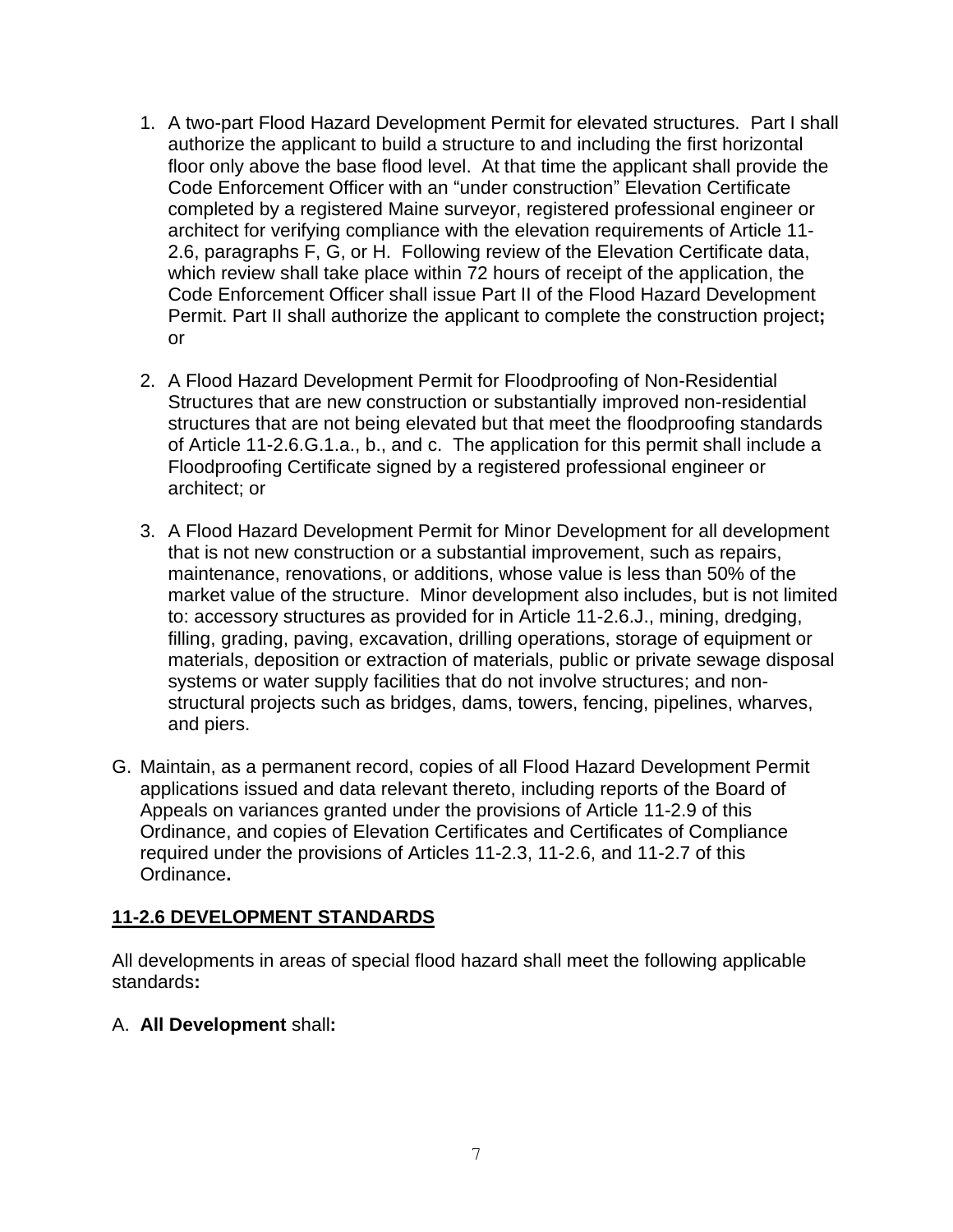- 1. be designed or modified and adequately anchored to prevent flotation, collapse or lateral movement of the structure resulting from hydrodynamic and hydrostatic loads, including the effects of buoyancy**;**
- 2. use construction materials that are resistant to flood damage**;**
- 3. use construction methods and practices that will minimize flood damage**;** and
- 4. use electrical, heating, ventilation, plumbing, and air conditioning equipment, and other service facilities that are designed and/or located so as to prevent water from entering or accumulating within the components during flooding conditions**.**
- B. **Water Supply** All new and replacement water supply systems shall be designed to minimize or eliminate infiltration of flood waters into the systems**.**
- C. **Sanitary Sewer Systems** All new and replacement sanitary sewage systems shall be designed and located to minimize or eliminate infiltration of flood waters into the system and discharges from the system into flood waters**.**
- D. **On-Site Waste Disposal Systems** On-site waste disposal systems shall be located and constructed to avoid impairment to them or contamination from them during floods**.**
- E. **Watercourse Carrying Capacity** All development shall be constructed and maintained in such a manner that no reduction occurs in the flood carrying capacity of any watercourse**.**
- F. **Residential** New construction or substantial improvement of any residential structure located within**:**
	- 1. Zone AE shall have the lowest floor (including basement) elevated to at least one foot above the base flood elevation**.**
	- 2. Zone A shall have the lowest floor (including basement) elevated:
		- a. to at least one foot above the base flood elevation utilizing information obtained pursuant to Article 11-2.3.H.1.b.(1); Article 11-2.5.B.; or Article 11- 2.8.D.; or
		- b. in the absence of all data described in Article 11-2.6.F.2.a., to at least two feet above the highest adjacent grade to the structure.
- G. **Non-Residential** New construction or substantial improvement of any non-residential structure located within**:**
	- 1. Zone AE shall have the lowest floor (including basement) elevated to at least one foot above the base flood elevation, or together with attendant utility and sanitary facilities shall**:**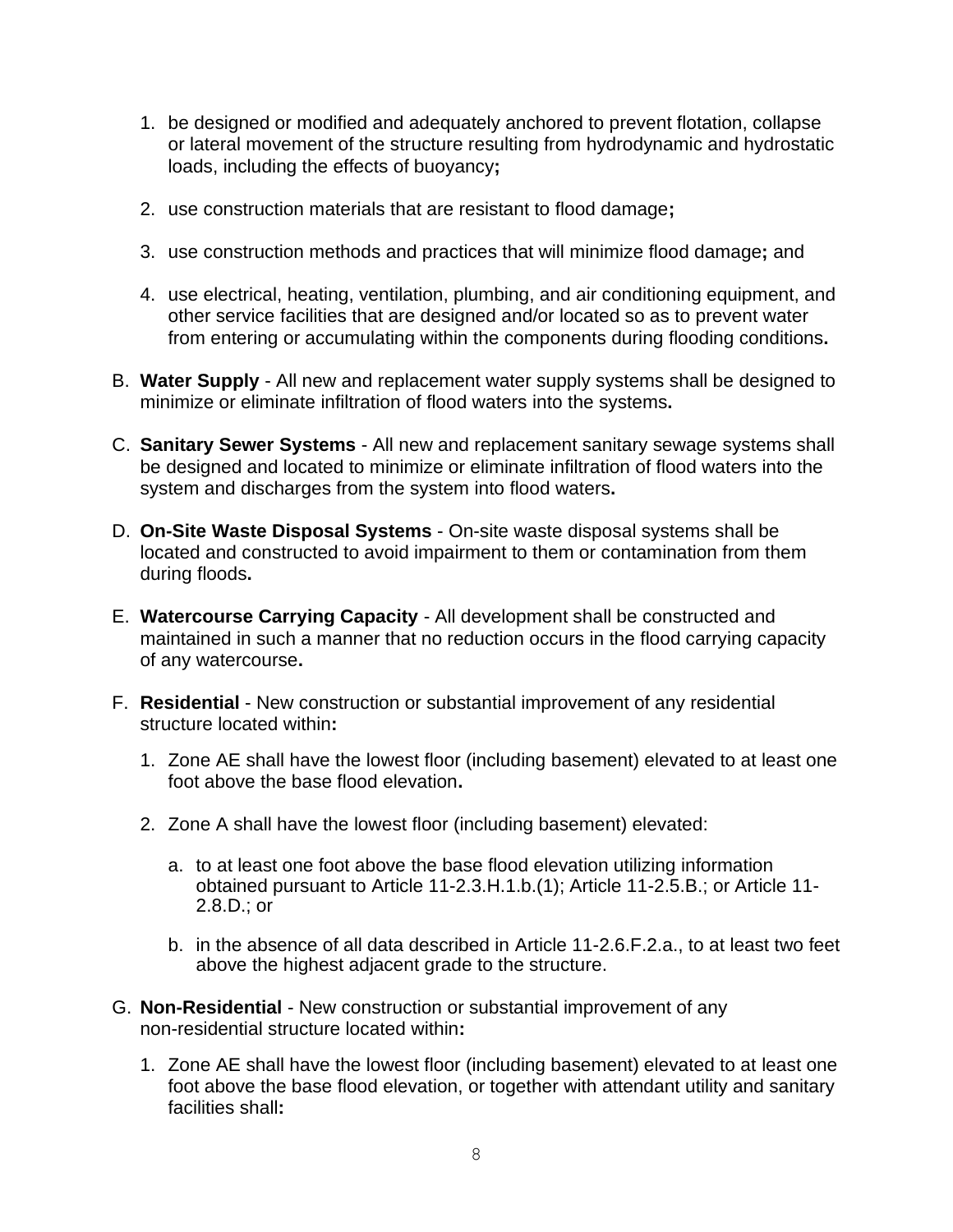- a. be floodproofed to at least one foot above the base flood level so that below that elevation the structure is watertight with walls substantially impermeable to passage of water**;**
- b. have structural components capable of resisting hydrostatic and hydrodynamic loads and the effects of buoyancy**;** and
- c. be certified by a registered professional engineer or architect that the design and methods of construction are in accordance with accepted standards of practice for meeting the provisions of this section. Such certification shall be provided with the application for a Flood Hazard Development Permit, as required by Article 11-2.3.K and shall include a record of the elevation above mean sea level to which the structure is floodproofed**.**
- 2. Zone A shall have the lowest floor (including basement) elevated**:**
	- a. to at least one foot above the base flood elevation utilizing information obtained pursuant to Article 11-2.3, Article 11-2.5.B or Article 11-2.8.D**;** or
	- b. in the absence of all data described in Article 11-2.6.G.2.a., to at least two feet above the highest adjacent grade to the structure; or
	- c. together with attendant utility and sanitary facilities meet the floodproofing standards of Article 11-2.6.G.1.a., b., and c.
- H. **Manufactured Homes** New or substantially improved manufactured homes located within**:**
	- 1. Zone AE shall**:**
		- a. be elevated on a permanent foundation so that the lowest floor is at least one foot above the base flood elevation**;**
		- b. be on a permanent foundation, which may be poured masonry slab or foundation walls, with hydraulic openings, or may be reinforced piers or block supports, any of which support the manufactured home so that no weight is supported by its wheels and axles; and
		- c. be securely anchored to an adequately anchored foundation system to resist flotation, collapse, or lateral movement. Methods of anchoring may include, but are not limited to**:**
			- 1) over-the-top ties anchored to the ground at the four corners of the manufactured home, plus two additional ties per side at intermediate points (homes less than 50 feet long require one additional tie per side)**;** or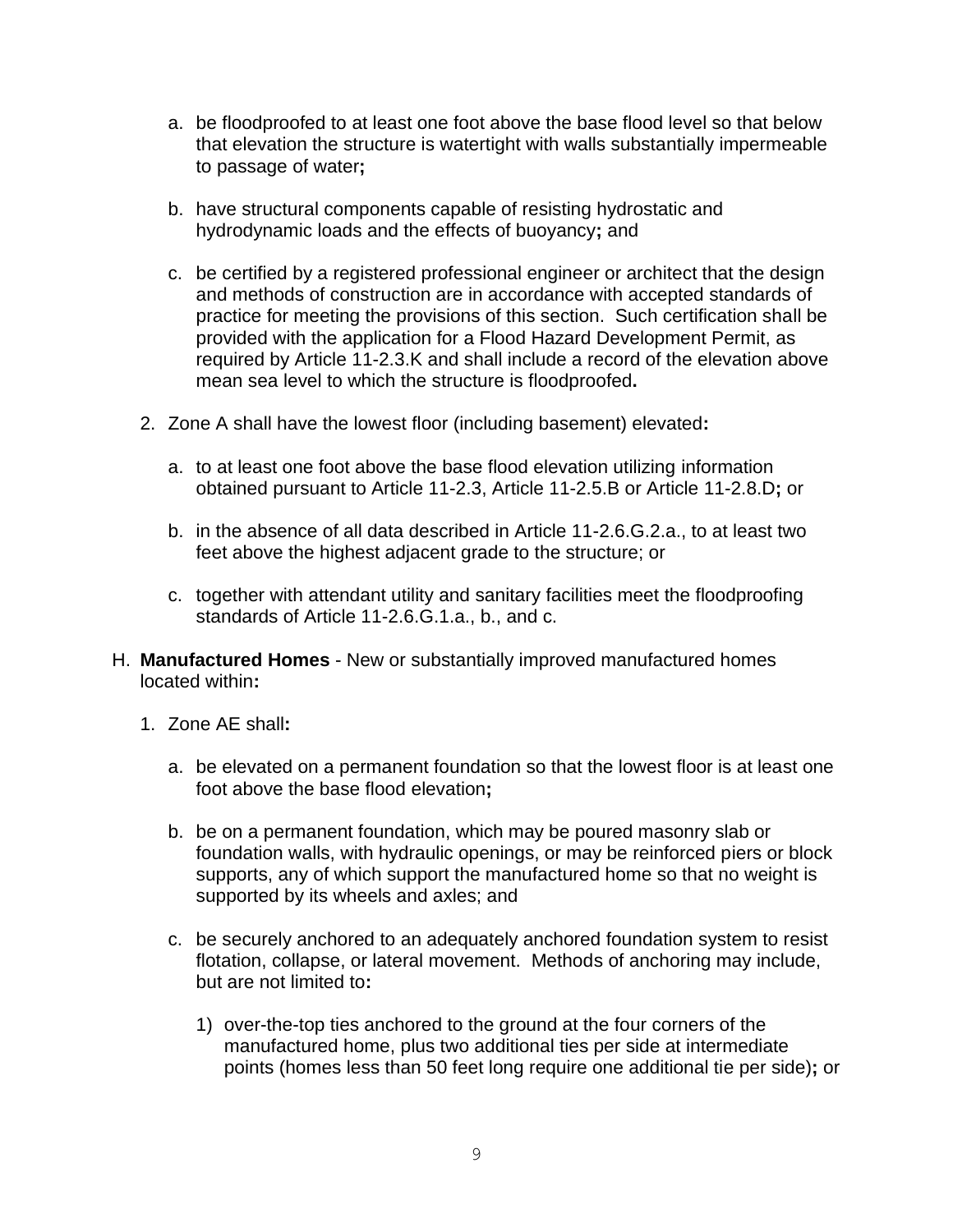- 2) by frame ties at each corner of the home, plus five additional ties along each side at intermediate points (homes less than 50 feet long require four additional ties per side), and
- 3) all components of the anchoring system described in Article 11- 2.6.H.1.c(1) & (2) shall be capable of carrying a force of 4800 pounds**.**
- 2. Zone A shall**:**
	- a. be elevated on a permanent foundation, as described in Article 11-2.6.H.1.b., such that the lowest floor (including basement) of the manufactured home is at least one foot above the base flood elevation utilizing information obtained pursuant to Article 11-2.3.H.1.b.(1); Article 11-2.5.B, or Article 11-2.8.D; or
	- b. in the absence of all data as described in Article 11-2.6.H.2.a., to at least two feet above the highest adjacent grade to the structure; and
	- c. meet the anchoring requirements of Article 11-2.6.H.1.c.
- I. **Recreational Vehicles** Recreational Vehicles Recreational Vehicles located within**:**
	- 1. Zones A and AE shall either**:**
		- a. be on the site for fewer than 180 consecutive days**;** and
		- b. be fully licensed and ready for highway use. A recreational vehicle is ready for highway use if it is on its wheels or jacking system, is attached to the site only by quick disconnect type utilities and security devices, and has no permanently attached additions**;** or
		- c. meet the permit requirements of elevation and anchoring requirements for "manufactured homes" in Article11-2.6.H.1.
- J. **Accessory Structures** Accessory Structures, as defined in Article 11-2.13, located within Zones A and AE, shall be exempt from the elevation criteria required in Article 11-2.6.F. & G. above, if all other requirements of Article 11-2.6 and all the following requirements are met. Accessory Structures shall**:**
	- 1. have unfinished interiors and not be used for human habitation**;**
	- 2. have hydraulic openings, as specified in Article 11-2.6.L.2., in at least two different walls of the accessory structure**;**
	- 3. be located outside the floodway;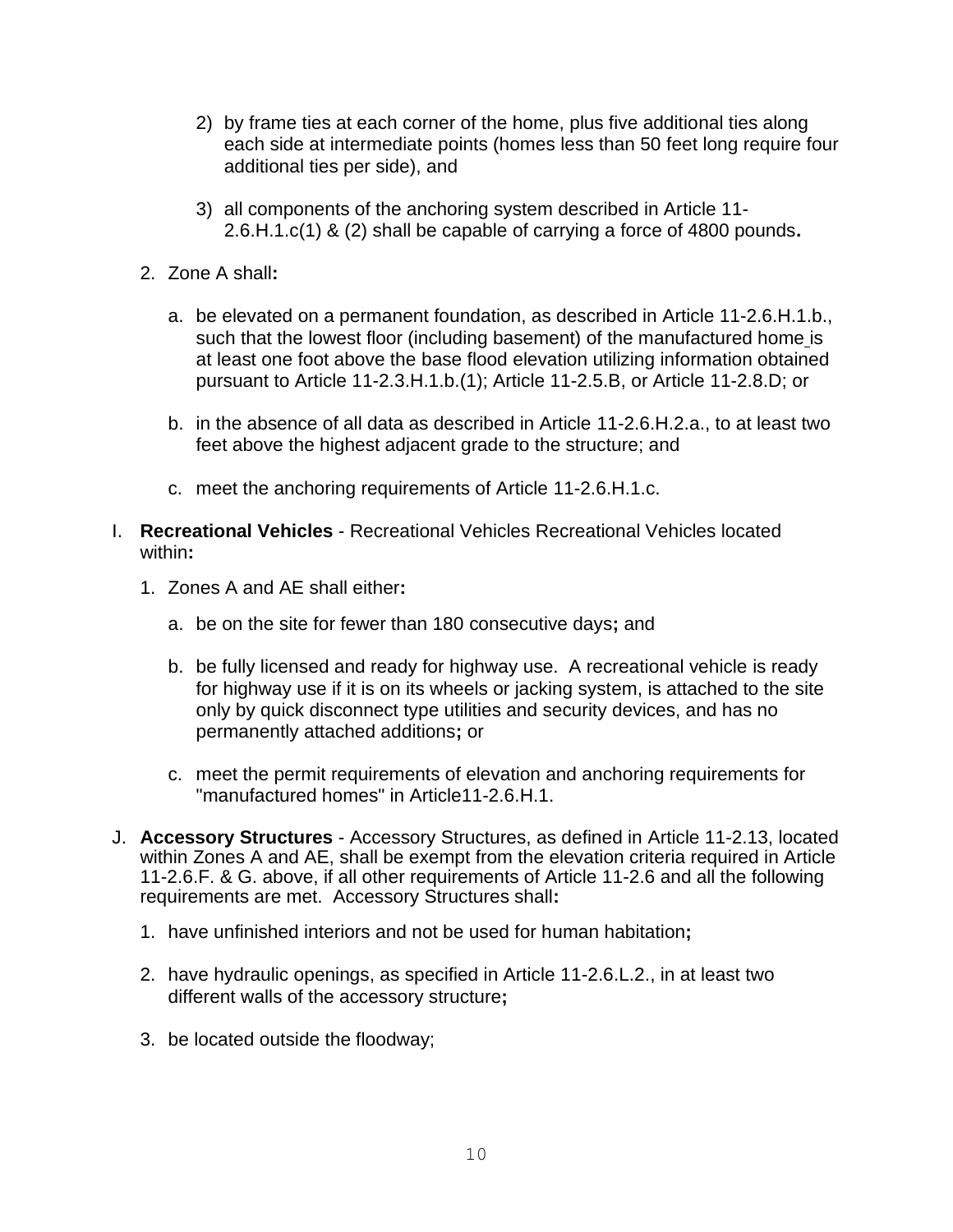- 4. when possible be constructed and placed on the building site so as to offer the minimum resistance to the flow of floodwaters and be placed further from the source of flooding than is the primary structure; and
- 5. have only ground fault interrupt electrical outlets. The electric service disconnect shall be located above the base flood elevation and when possible outside the Special Flood Hazard Area.

## K. **Floodways** -

- 1. In Zone AE riverine areas, encroachments, including fill, new construction, substantial improvement, and other development shall not be permitted in a regulatory floodway which is designated on the community's "Flood Boundary and Floodway Map," unless a technical evaluation certified by a registered professional engineer is provided demonstrating that such encroachments will not result in any increase in flood levels within the community during the occurrence of the base flood discharge**.**
- 2. In Zones A and AE riverine areas, for which no regulatory floodway is designated, encroachments, including fill, new construction, substantial improvement, and other development shall not be permitted in the floodway as determined in Article 11-2.6.K.3 unless a technical evaluation certified by a registered professional engineer is provided demonstrating that the cumulative effect of the proposed development, when combined with all other existing development and anticipated development**:**
	- a. will not increase the water surface elevation of the base flood more than one foot at any point within the community**;** and
	- b. is consistent with the technical criteria contained in FEMA's guidelines and standards for flood risk analysis and mapping.
- 3. In Zone A and AE riverine areas, for which no regulatory floodway is designated, the regulatory floodway is determined to be the channel of the river or other water course and the adjacent land areas to a distance of one-half the width of the floodplain as measured from the normal high-water mark to the upland limit of the floodplain.
- L. **Enclosed Areas below The Lowest Floor** New construction or substantial improvement of any structure in Zones A and AE, that meets the development standards of Article 11-26, including the elevation requirements of Article 11-26, paragraphs F, G, or H and is elevated on posts, columns, piers, piles, "stilts," or crawlspaces may be enclosed below the elevation requirements provided all the following criteria are met or exceeded**:**
	- 1. Enclosed areas are not "basements" as defined in Article 11-2.13**;** and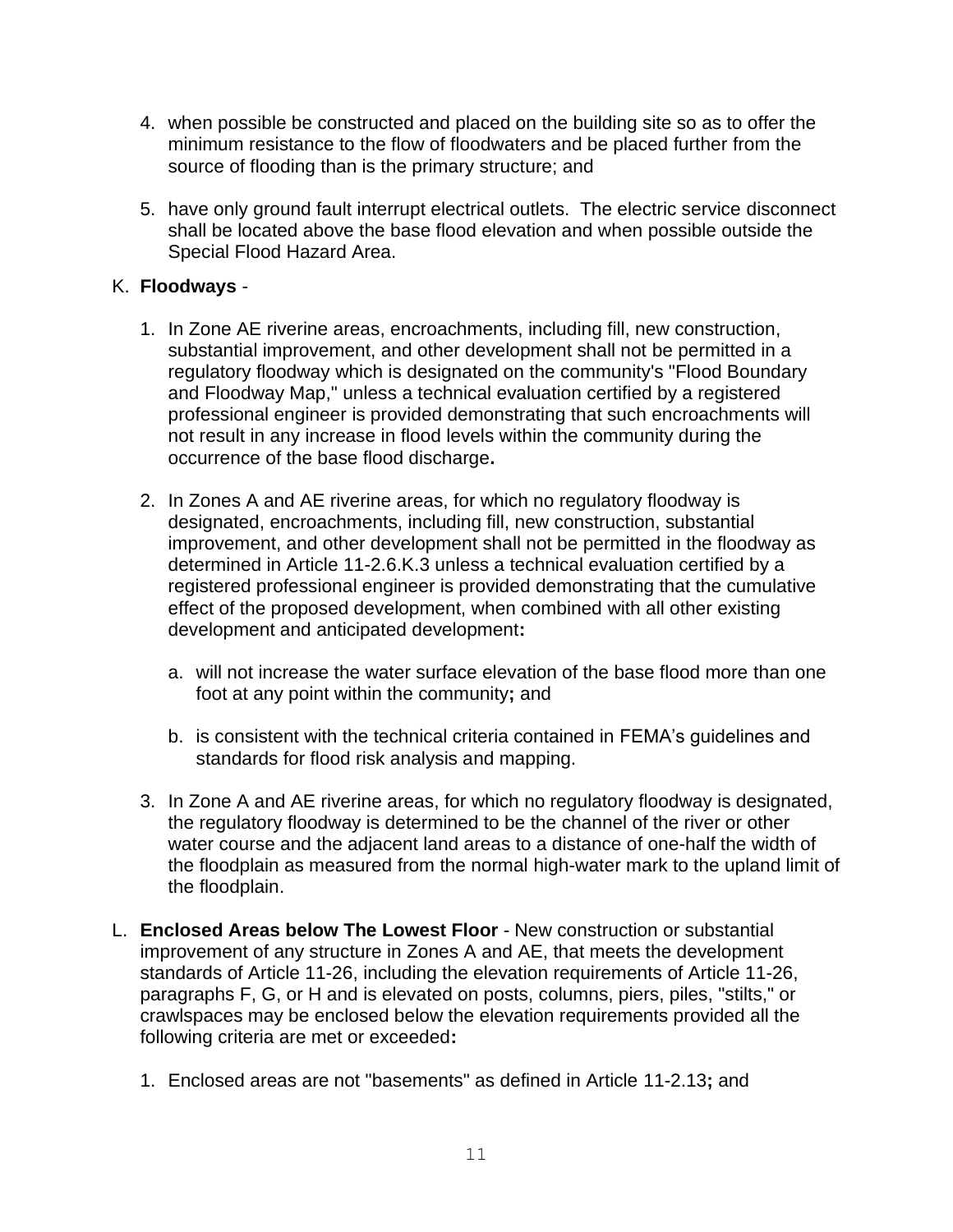- 2. Enclosed areas shall be designed to automatically equalize hydrostatic flood forces on exterior walls by allowing for the entry and exit of floodwater**.** Designs for meeting this requirement must either**:**
	- a. be certified by a registered professional engineer or architect**;** or
	- b. meet or exceed the following minimum criteria**:**
		- 1) a minimum of two openings having a total net area of not less than one square inch for every square foot of the enclosed area**;**
		- 2) the bottom of all openings shall be below the base flood elevation and no higher than one foot above the lowest grade**;** and
		- 3) openings may be equipped with screens, louvers, valves, or other coverings or devices provided that they permit the entry and exit of flood waters automatically without any external influence or control such as human intervention, including the use of electrical and other non-automatic mechanical means**.**
- 3. The enclosed area shall not be used for human habitation**;** and
- 4. The enclosed areas are usable solely for building access, parking of vehicles, or storage**.**
- M. **Bridges** New construction or substantial improvement of any bridge in Zones A and AE, shall be designed such that**:**
	- 1. when possible, the lowest horizontal member (excluding the pilings, or columns) is elevated to at least one foot above the base flood elevation**;** and
	- 2. a registered professional engineer shall certify that**:**
		- a. the structural design and methods of construction shall meet the elevation requirements of this section and the floodway standards of Article 11-2.6.K.**;** and
		- d. the foundation and superstructure attached thereto are designed to resist flotation, collapse and lateral movement due to the effects of wind and water loads acting simultaneously on all structural components. Water loading values used shall be those associated with the base flood.
- N. **Containment Walls** New construction or substantial improvement of any containment wall located within Zones A and AE shall**:**
	- 1. have the containment wall elevated to at least one foot above the base flood elevation**;**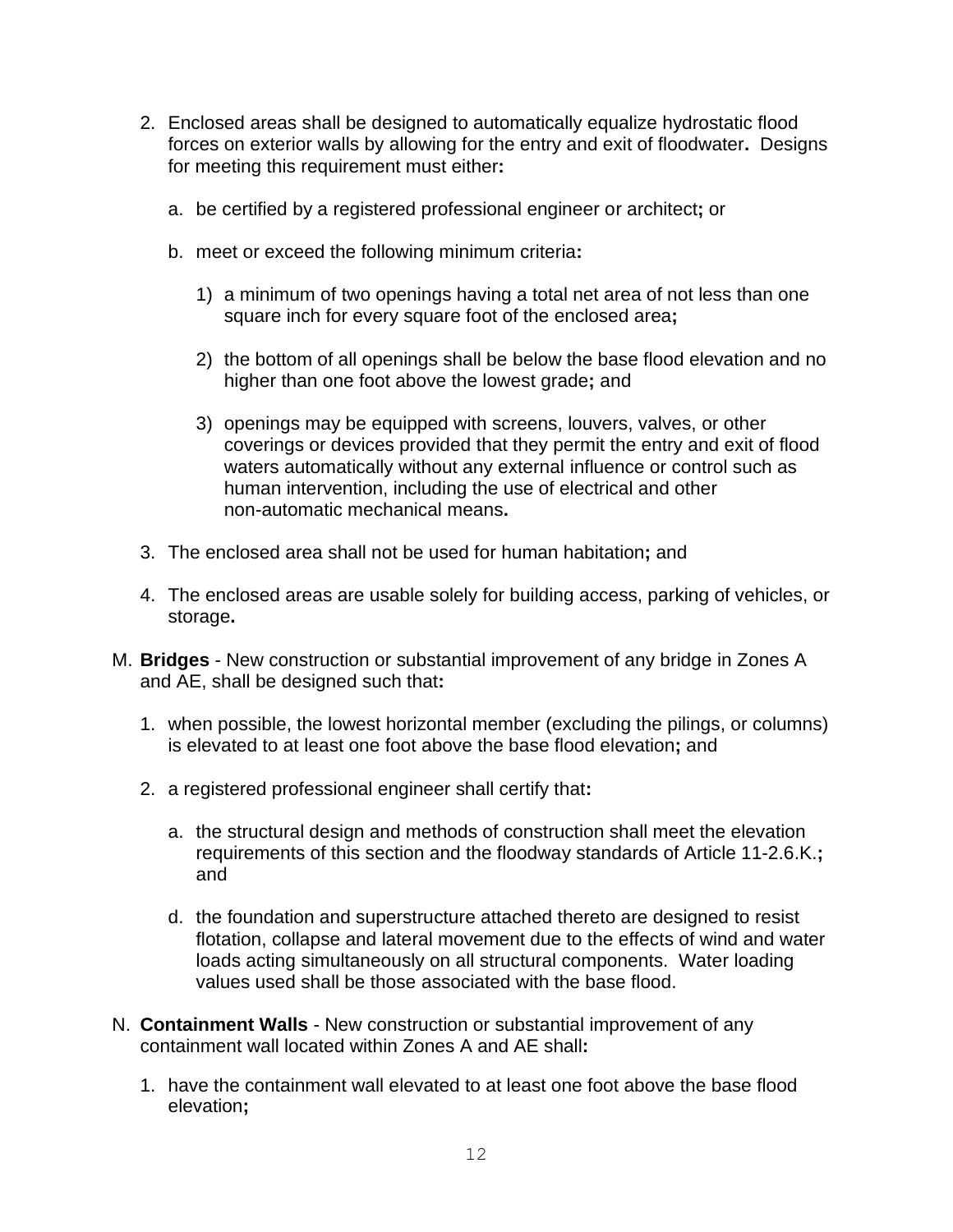- 2. have structural components capable of resisting hydrostatic and hydrodynamic loads and the effects of buoyancy**;** and
- 3. be certified by a registered professional engineer or architect that the design and methods of construction are in accordance with accepted standards of practice for meeting the provisions of this section. Such certification shall be provided with the application for a Flood Hazard Development Permit, as required by Article 11-2.3.K.
- O. **Wharves, Piers and Docks** New construction or substantial improvement of wharves, piers, and docks are permitted in Zones A and AE, in and over water and seaward of mean high tide, if the following requirements are met**:**
	- 1. wharves, piers, and docks shall comply with all applicable local, state, and federal regulations**;** and
	- 2. for commercial wharves, piers, and docks, a registered professional engineer shall develop or review the structural design, specifications, and plans for the construction.

# **11-2.7 CERTIFICATE OF COMPLIANCE**

No land in a special flood hazard area shall be occupied or used and no structure, which is constructed or substantially improved, shall be occupied until a Certificate of Compliance is issued by the Code Enforcement Officer subject to the following provisions**:**

- A. For New Construction or Substantial Improvement of any elevated structure, the applicant shall submit to the Code Enforcement Officer an Elevation Certificate completed by a Professional Land Surveyor, registered professional engineer, or architect for compliance with Article 11-2.6 paragraphs F, G, or H**;** and
- B. The applicant shall submit written notification to the Code Enforcement Officer that the development is complete and complies with the provisions of this ordinance; and
- C. Within 10 working days, the Code Enforcement Officer shall**:**
	- 1. review the Elevation Certificate and the applicant's written notification; and
	- 2. upon determination that the development conforms with the provisions of this ordinance, shall issue a Certificate of Compliance.

# **11-2.8 REVIEW OF SUBDIVISION AND DEVELOPMENT PROPOSALS**

The Planning Board shall, when reviewing subdivisions and other proposed developments that require review under other federal law, State law or local ordinances or regulations and all projects on five (5) or more disturbed acres, or in the case of manufactured home parks divided into two or more lots, assure that**:**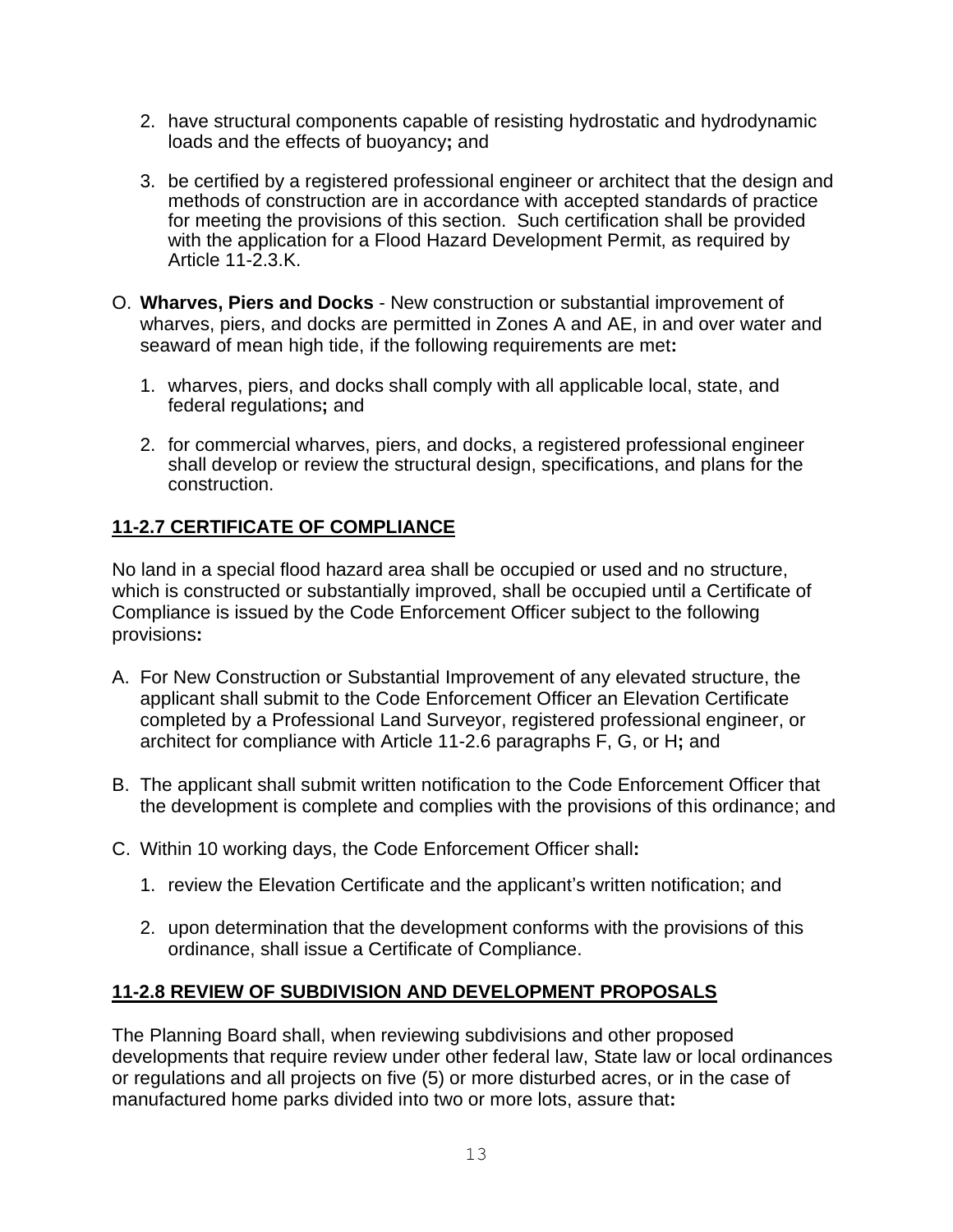- A. All such proposals are consistent with the need to minimize flood damage**.**
- B. All public utilities and facilities, such as sewer, gas, electrical and water systems are located and constructed to minimize or eliminate flood damages**.**
- C. Adequate drainage is provided so as to reduce exposure to flood hazards**.**
- D. All proposals include base flood elevations, flood boundaries, and, in a riverine floodplain, floodway data. These determinations shall be based on engineering practices recognized by the Federal Emergency Management Agency**.**
- E. Any proposed development plan must include a condition of plan approval requiring that structures on any lot in the development having any portion of its land within a Special Flood Hazard Area, are to be constructed in accordance with Article 11-2.6 of this ordinance. Such requirement will be included in any deed, lease, or document transferring or expressing an intent to transfer any interest in real estate or structure, including but not limited to a time-share interest. The condition shall clearly articulate that the municipality may enforce any violation of the construction requirement and that fact shall also be included in the deed or any other document previously described. The construction requirement shall also be stated on any map, plat, or plan to be signed by the Planning Board or local reviewing authority as part of the approval process**.**

# **11-2.9 APPEALS AND VARIANCES**

The Board of Appeals of the Town, may, upon written application of an aggrieved party, hear and decide appeals where it is alleged that there is an error in any order, requirement, decision, or determination made by, or failure to act by, the Code Enforcement Officer or Planning Board in the administration or enforcement of the provisions of this Ordinance. The Board of Appeals may grant a variance from the requirements of this Ordinance consistent with state law and the following criteria**:**

- A. Variances shall not be granted within any designated regulatory floodway if any increase in flood levels during the base flood discharge would result**.**
- B. Variances shall be granted only upon**:**
	- 1. a showing of good and sufficient cause**;** and
	- 2. a determination that should a flood comparable to the base flood occur, the granting of a variance will not result in increased flood heights, additional threats to public safety, public expense, or create nuisances, cause fraud or victimization of the public or conflict with existing local laws or ordinances**;** and
	- 3. a showing that the existence of the variance will not conflict with other State, federal or local laws or ordinances**;** and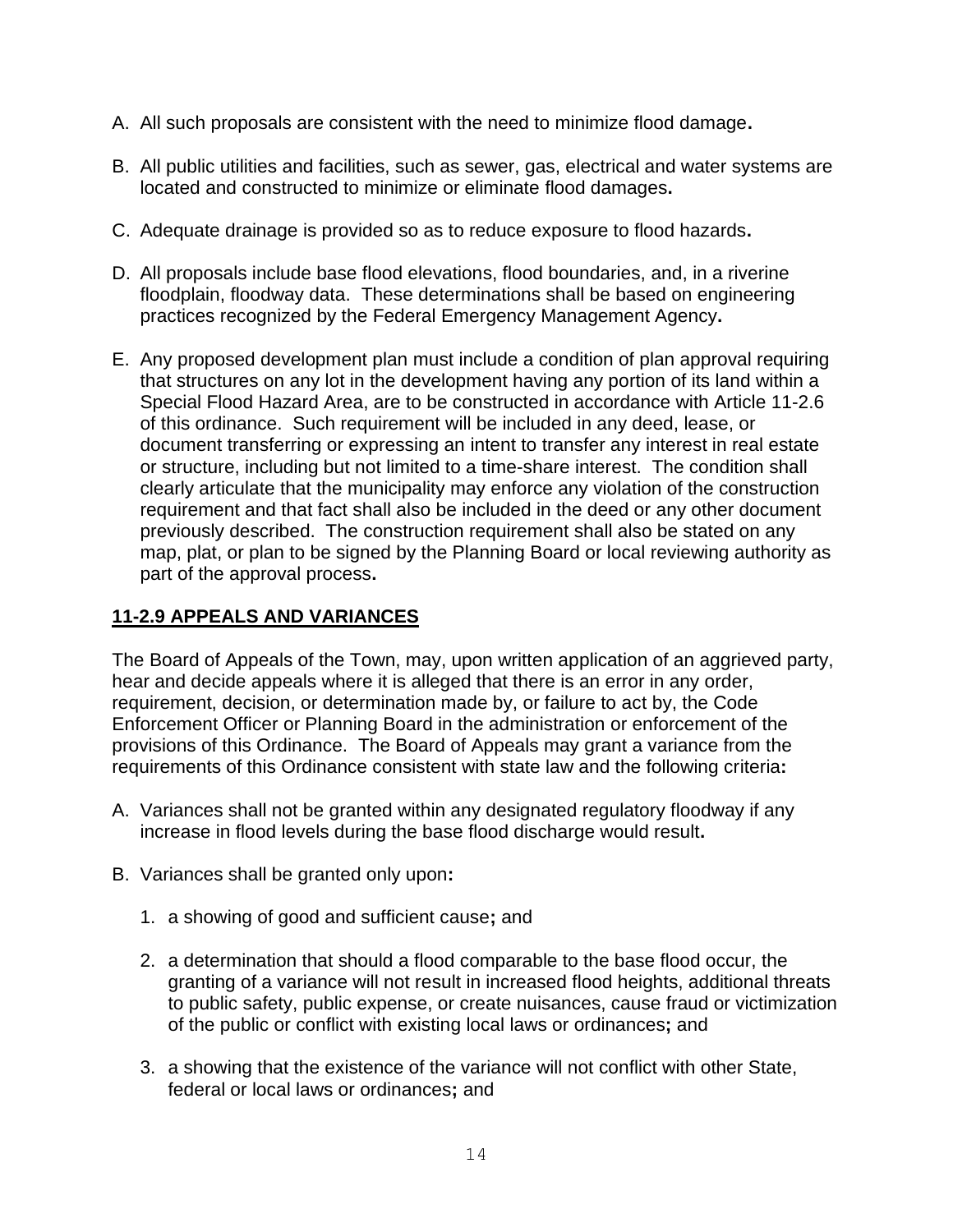- 4. a determination that failure to grant the variance would result in "undue hardship," which in this sub-section means**:**
	- a. that the land in question cannot yield a reasonable return unless a variance is granted**;** and
	- b. that the need for a variance is due to the unique circumstances of the property and not to the general conditions in the neighborhood**;** and
	- c. that the granting of a variance will not alter the essential character or the locality**;** and
	- d. that the hardship is not the result of action taken by the applicant or a prior owner**.**
- C. Variances shall only be issued upon a determination that the variance is the minimum necessary, considering the flood hazard, to afford relief, and the Board of Appeals may impose such conditions to a variance as it deems necessary**.**
- D. Variances may be issued for new construction, substantial improvements, or other development for the conduct of a functionally dependent use provided that**:**
	- 1. other criteria of Article 11-2.9 and Article 11-2.6.K are met**;** and
	- 2. the structure or other development is protected by methods that minimize flood damages during the base flood and create no additional threats to public safety**.**
- E. Variances may be issued for the repair, reconstruction, rehabilitation, or restoration of Historic Structures upon the determination that:
	- 1. the development meets the criteria of Article 11-2.9, paragraphs A. through D. above; and
	- 2. the proposed repair, reconstruction, rehabilitation, or restoration will not preclude the structure's continued designation as a Historic Structure and the variance is the minimum necessary to preserve the historic character and design of the structure.
- F. Any applicant who meets the criteria of Article 11-2.9 paragraphs A through E shall be notified by the Board of Appeals in writing over the signature of the Chairman of the Board of Appeals that**:**
	- 1. The issuance of a variance to construct a structure below the base flood level will result in greatly increased premium rates for flood insurance up to amounts as high as \$25 per \$100 of insurance coverage**;**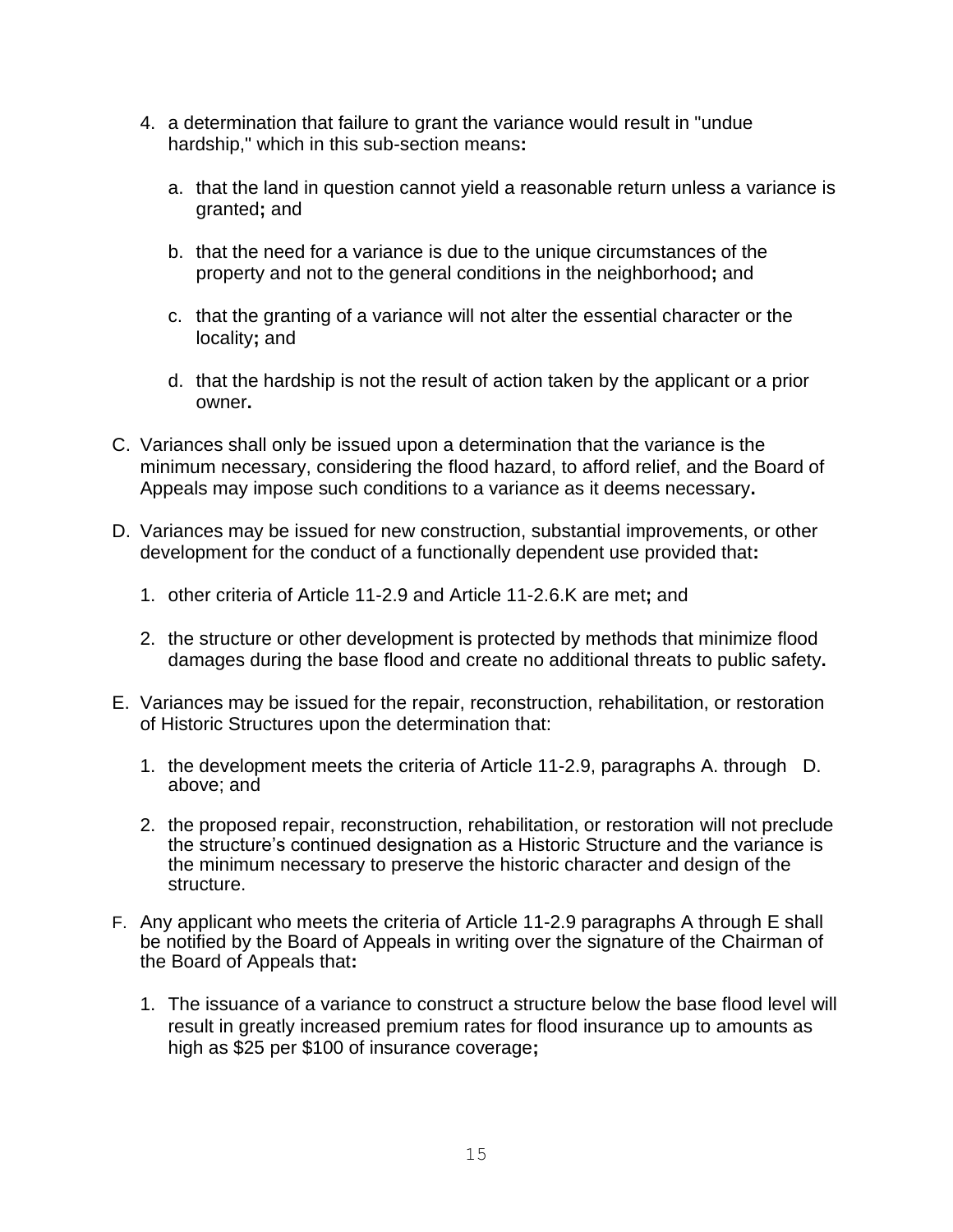- 2. such construction below the base flood level increases risks to life and property**;**  and
- 3. the applicant agrees in writing that the applicant is fully aware of all the risks inherent in the use of land subject to flooding, assumes those risks and agrees to indemnify and defend the municipality against any claims filed against it that are related to the applicant's decision to use land located in a floodplain and that the applicant individually releases the municipality from any claims the applicant may have against the municipality that are related to the use of land located in a floodplain**.**
- G. Appeal Procedure for Administrative and Variance Appeals
	- 1. An administrative or variance appeal may be taken to the Board of Appeals by an aggrieved party within thirty days after receipt of a written decision of the Code Enforcement Officer or Planning Board**.**
	- 2. Upon being notified of an appeal, the Code Enforcement Officer or Planning Board, as appropriate, shall transmit to the Board of Appeals all of the papers constituting the record of the decision appealed from**.**
	- 3. The Board of Appeals shall hold a public hearing on the appeal within thirty-five days of its receipt of an appeal request**.**
	- 4. The person filing the appeal shall have the burden of proof**.**
	- 5. The Board of Appeals shall decide all appeals within thirty-five days after the close of the hearing, and shall issue a written decision on all appeals**.**
	- 6. The Board of Appeals shall submit to the Planning Board a report of all variance actions, including justification for the granting of the variance and an authorization for the Planning Board to issue a Flood Hazard Development Permit, which includes any conditions to be attached to said permit**.**
	- 7. Any aggrieved party who participated as a party during the proceedings before the Board of Appeals may take an appeal to Superior Court in accordance with State laws within forty-five days from the date of any decision of the Board of Appeals**.**

# **11-2.10 ENFORCEMENT AND PENALTIES**

- A. It shall be the duty of the Code Enforcement Officer to enforce the provisions of this Ordinance pursuant to Title 30-A M.R.S. §4452**.**
- B. The penalties contained in Title 30-A M.R.S. §4452 shall apply to any violation of this Ordinance**.**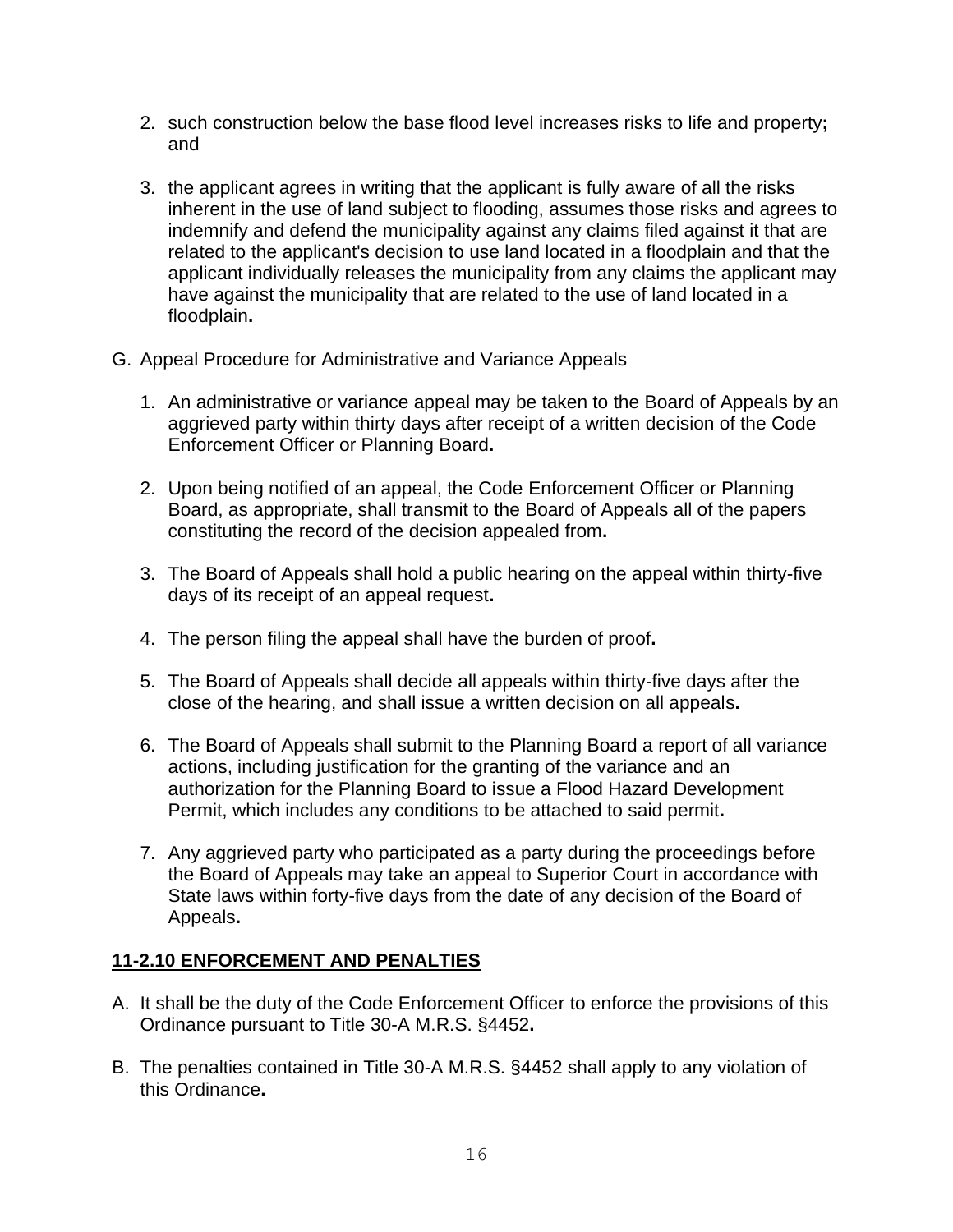- C. In addition to any other actions, the Code Enforcement Officer, upon determination that a violation exists, shall submit a declaration to the Administrator of the Federal Insurance Administration requesting a denial of flood insurance. The valid declaration shall consist of**:**
	- 1. the name of the property owner and address or legal description of the property sufficient to confirm its identity or location**;** and
	- 2. a clear and unequivocal declaration that the property is in violation of a cited State or local law, or ordinance**;** and
	- 3. a statement that the public body making the declaration has authority to do so and a citation to that authority**;** and
	- 4. evidence that the property owner has been provided notice of the violation and the prospective denial of insurance**;** and
	- 5. a clear statement that the declaration is being submitted pursuant to Section 1316 of the National Flood Insurance Act of 1968, as amended**.**

# **11-2.11 VALIDITY AND SEVERABILITY**

If any section or provision of this Ordinance is declared by the courts to be invalid, such decision shall not invalidate any other section or provision of this Ordinance**.**

# **11-2.12 CONFLICT WITH OTHER ORDINANCES**

This Ordinance shall not in any way impair or remove the necessity of compliance with any other applicable rule, ordinance, regulation, bylaw, permit, or provision of law. Where this Ordinance imposes a greater restriction upon the use of land, buildings, or structures, the provisions of this Ordinance shall control**.** 

# **11-2.13 DEFINITIONS**

Unless specifically defined below, words and phrases used in this Ordinance shall have the same meaning as they have at common law and to give this Ordinance its most reasonable application. Words used in the present tense include the future, the singular number includes the plural, and the plural number includes the singular. The word "may" is permissive; "shall" is mandatory and not discretionary**.** 

**Accessory Structure** - means a small detached structure that is incidental and subordinate to the principal structure**.**

**Adjacent Grade** - means the natural elevation of the ground surface prior to construction next to the proposed walls of a structure**.**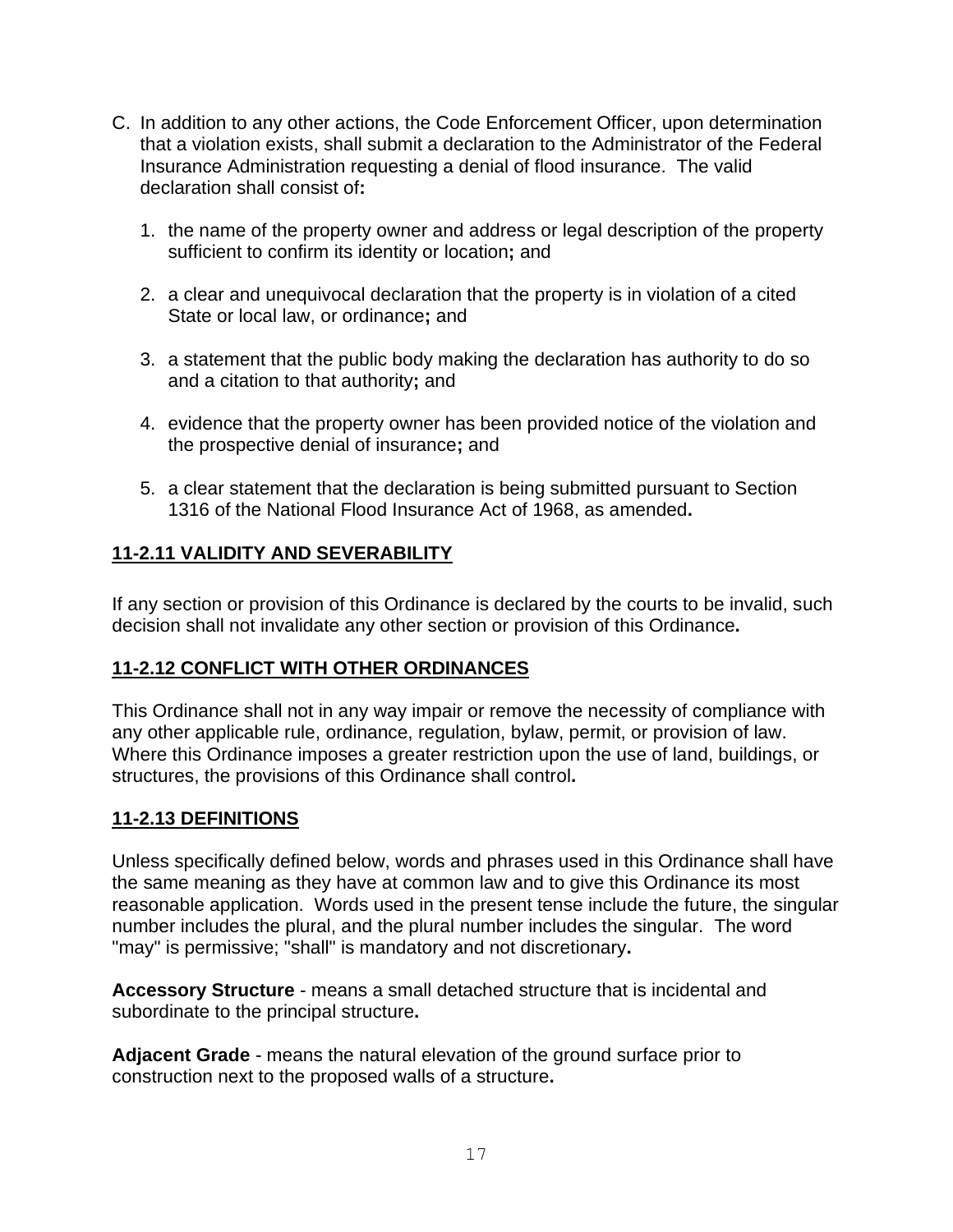**Area of Special Flood Hazard** - means the land in the floodplain having a one percent or greater chance of flooding in any given year, as specifically identified in the Flood Insurance Study cited in Article 11-2.1 of this Ordinance**.** 

**Base Flood** - means the flood having a one percent chance of being equaled or exceeded in any given year, commonly called the 100-year flood**.** 

**Basement** - means any area of the building having its floor subgrade (below ground level) on all sides**.** 

**Building** - see **Structure.**

**Certificate of Compliance** - A document signed by the Code Enforcement Officer stating that a structure is in compliance with all of the provisions of this Ordinance.

**Code Enforcement Officer** - A person certified under Title 30-A M.R.S., §4451 (including exceptions in §4451, paragraph 1) and employed by a municipality to enforce all applicable comprehensive planning and land use laws and ordinances**.**

**Development** - means any man-made change to improved or unimproved real estate, including but not limited to buildings or other structures, mining, dredging, filling, grading, paving, excavation, drilling operations or storage of equipment or materials**.**

**Elevated Building** - means a non-basement building**:**

- a. built, in the case of a building in Zones A and AE, to have the top of the elevated floor, elevated above the ground level by means of pilings, columns, post, piers, or "stilts"**;** and
- b. adequately anchored so as not to impair the structural integrity of the building during a flood of up to one foot above the magnitude of the base flood**.**

In the case of Zones A and AE, Elevated Building also includes a building elevated by means of fill or solid foundation perimeter walls less than three feet in height with openings sufficient to facilitate the unimpeded movement of flood waters, as required in Article 11.2.6.L.

**Elevation Certificate** - An official form (FEMA Form 81-31, as amended) that**:**

- a. is used to verify compliance with the floodplain management regulations of the National Flood Insurance Program**;** and
- b. is required for purchasing flood insurance**.**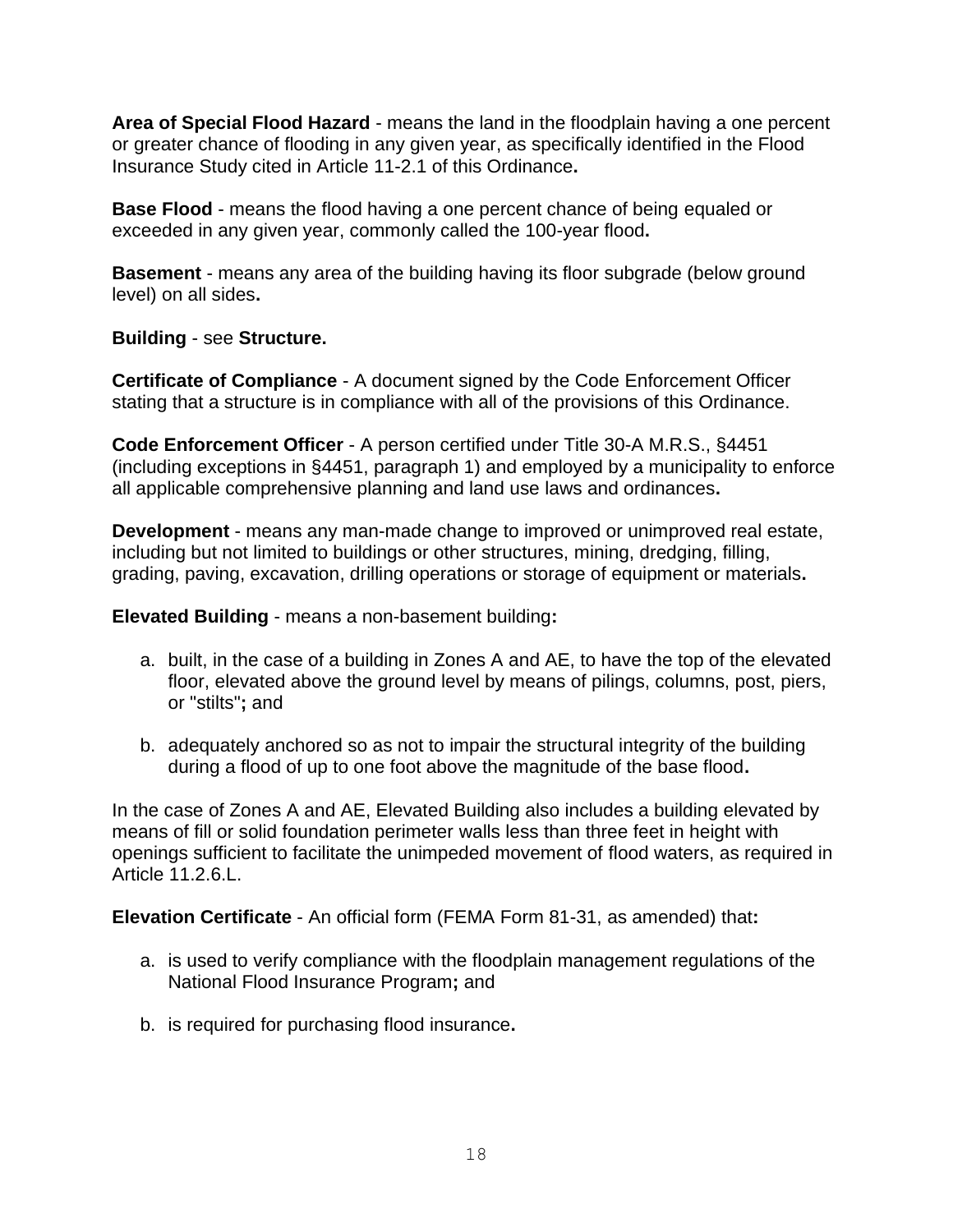### **Flood or Flooding** - means**:**

- a. A general and temporary condition of partial or complete inundation of normally dry land areas from**:**
	- 1) the overflow of inland or tidal waters**;** and/or
	- 2) the unusual and rapid accumulation or runoff of surface waters from any source**.**
- b. The collapse or subsidence of land along the shore of a lake or other body of water as a result of erosion or undermining caused by waves or currents of water exceeding anticipated cyclical levels or suddenly caused by an unusually high water level in a natural body of water, accompanied by a severe storm, or by an unanticipated force of nature, such as flash flood or an abnormal tidal surge, or by some similarly unusual and unforeseeable event which results in flooding as defined in paragraph a.1 of this definition**.**

**Flood Elevation Study** - means an examination, evaluation and determination of flood hazards and, if appropriate, corresponding water surface elevations**.** 

**Flood Insurance Rate Map (FIRM)** - means an official map of a community, on which the Federal Insurance Administrator has delineated both the special hazard areas and the risk premium zones applicable to the community**.** 

#### **Flood Insurance Study** - see **Flood Elevation Study.**

**Floodplain or Flood-prone Area** - means any land area susceptible to being inundated by water from any source (see flooding)**.** 

**Floodplain Management** - means the operation of an overall program of corrective and preventive measures for reducing flood damage, including but not limited to emergency preparedness plans, flood control works, and floodplain management regulations**.** 

**Floodplain Management Regulations** - means zoning ordinances, subdivision regulations, building codes, health regulations, special purpose ordinances (such as a floodplain Ordinance, grading ordinance, and erosion control ordinance) and other applications of police power. The term describes such state or local regulations, in any combination thereof, which provide standards for the purpose of flood damage prevention and reduction**.**

**Floodproofing** - means any combination of structural and non- structural additions, changes, or adjustments to structures which reduce or eliminate flood damage to real estate or improved real property, water and sanitary facilities, structures and contents**.**

#### **Floodway** - see **Regulatory Floodway.**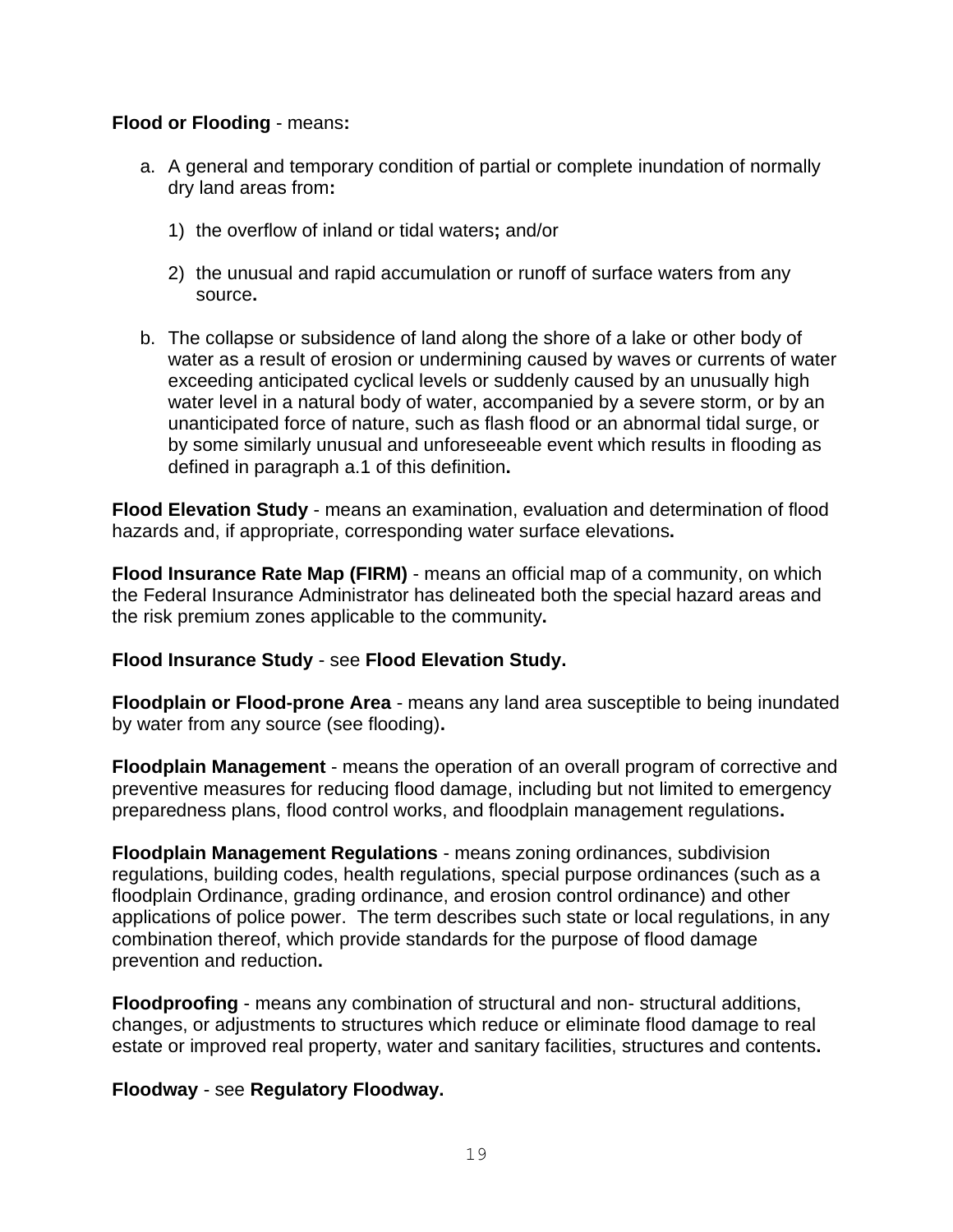**Floodway Encroachment Lines** - mean the lines marking the limits of floodways on federal, State, and local floodplain maps**.**

**Freeboard** - means a factor of safety usually expressed in feet above a flood level for purposes of floodplain management. Freeboard tends to compensate for the many unknown factors, such as wave action, bridge openings, and the hydrological effect of urbanization of the watershed that could contribute to flood heights greater than the height calculated for a selected size flood and floodway conditions**.** 

**Functionally Dependent Use** - means a use which cannot perform its intended purpose unless it is located or carried out in close proximity to water. The term includes only docking facilities, port facilities that are necessary for the loading and unloading of cargo or passengers, and ship building and ship repair facilities, but does not include long-term storage or related manufacturing facilities**.**

**Historic Structure** - means any structure that is**:**

- a. Listed individually in the National Register of Historic Places (a listing maintained by the Department of Interior) or preliminarily determined by the Secretary of the Interior as meeting the requirements for individual listing on the National Register**;** or
- b. Certified or preliminarily determined by the Secretary of the Interior as contributing to the historical significance of a registered historic district or a district preliminarily determined by the Secretary of the Interior to qualify as a registered historic district**;** or
- c. Individually listed on a state inventory of historic places in states with historic preservation programs which have been approved by the Secretary of the Interior**;** or
- d. Individually listed on a local inventory of historic places in communities with historic preservation programs that have been certified either**:**
	- 1) By an approved State program as determined by the Secretary of the Interior**;** or
	- 2) Directly by the Secretary of the Interior in states without approved programs**.**

**Locally Established Datum** - means, for purposes of this ordinance, an elevation established for a specific site to which all other elevations at the site are referenced. This elevation is generally not referenced to the National Geodetic Vertical Datum (NGVD) or any other established datum and is used in areas where Mean Sea Level data is too far from a specific site to be practically used**.**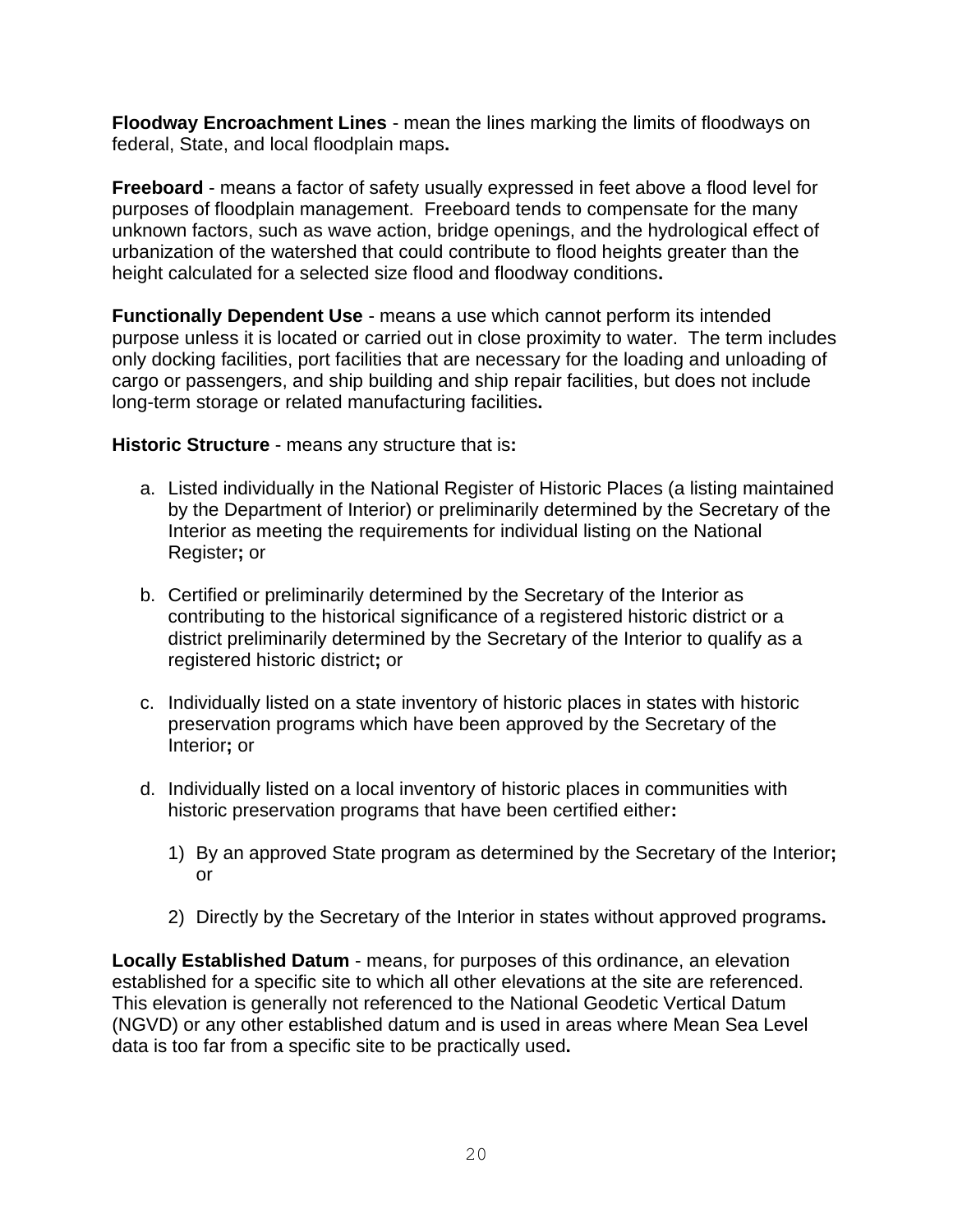**Lowest Floor** - means the lowest floor of the lowest enclosed area (including basement). An unfinished or flood resistant enclosure, usable solely for parking of vehicles, building access or storage in an area other than a basement area is not considered a building's lowest floor, provided that such enclosure is not built so as to render the structure in violation of the applicable non-elevation design requirements described in Article 11-2.6.L of this Ordinance**.** 

**Manufactured Home** - means a structure, transportable in one or more sections, which is built on a permanent chassis and is designed for use with or without a permanent foundation when connected to the required utilities. For floodplain management purposes the term manufactured home also includes park trailers, travel trailers, and other similar vehicles placed on a site for greater than 180 consecutive days**.** 

**Manufactured Home Park or Subdivision** - means a parcel (or contiguous parcels) of land divided into two or more manufactured home lots for rent or sale**.** 

**Mean Sea Level** - means, for purposes of the National Flood Insurance Program, the National Geodetic Vertical Datum (NGVD) of 1929, or other datum, to which base flood elevations shown on a community's Flood Insurance Rate map are referenced**.**

**Minor Development** - means all development that is not new construction or a substantial improvement, such as repairs, maintenance, renovations, or additions, whose value is less than 50% of the market value of the structure. It also includes, but is not limited to: accessory structures as provided for in Article 11-2.6.J., mining, dredging, filling, grading, paving, excavation, drilling operations, storage of equipment or materials, deposition or extraction of materials, public or private sewage disposal systems or water supply facilities that do not involve structures; and non-structural projects such as bridges, dams, towers, fencing, pipelines, wharves, and piers.

**National Geodetic Vertical Datum (NGVD) –** means the national vertical datum, whose standard was established in 1929, which is used by the National Flood Insurance Program (NFIP). NGVD was based upon mean sea level in 1929 and also has been called "1929 Mean Sea Level (MSL)"**.**

**New Construction** - means structures for which the "start of construction" commenced on or after the effective date of the initial floodplain management regulations adopted by a community and includes any subsequent improvements to such structures**.**

**North American Vertical Datum (NAVD)** - means the national datum whose standard was established in 1988, which is the new vertical datum used by the National Flood Insurance Program (NFIP) for all new Flood Insurance Rate Maps. NAVD is based upon vertical datum used by other North American countries such as Canada and Mexico and was established to replace NGVD because of constant movement of the earths crust, glacial rebound and subsidence, and the increasing use of satellite technology.

**100-year flood** - see **Base Flood.**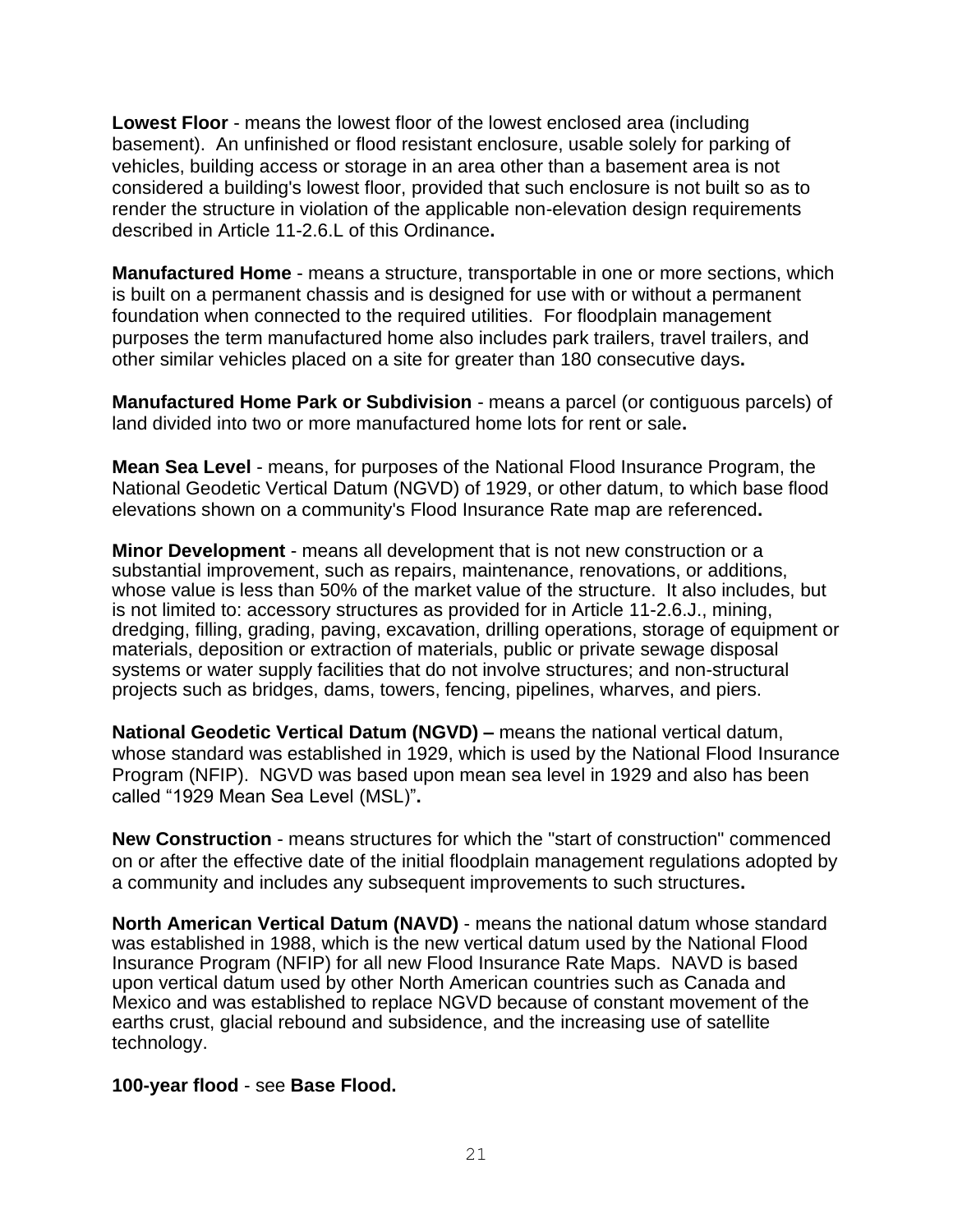**Recreational Vehicle** - means a vehicle which is**:**

- a. built on a single chassis**;** and
- b. 400 square feet or less when measured at the largest horizontal projection, not including slideouts**;** and
- c. designed to be self-propelled or permanently towable by a motor vehicle**;** and
- d. designed primarily not for use as a permanent dwelling but as temporary living quarters for recreational, camping, travel, or seasonal use**.**

# **Regulatory Floodway** -

- a. means the channel of a river or other water course and the adjacent land areas that must be reserved in order to discharge the base flood without cumulatively increasing the water surface elevation more than one foot**;** and
- b. when not designated on the community's Flood Insurance Rate Map is considered to be the channel of a river or other water course and the adjacent land areas to a distance of one-half the width of the floodplain, as measured from the normal high-water mark to the upland limit of the floodplain**.**

**Riverine** - means relating to, formed by, or resembling a river (including tributaries), stream, brook, etc**.**

# **Special Flood Hazard Area** - see **Area of Special Flood Hazard.**

**Start of Construction** - means the date the building permit was issued, provided the actual start of construction, repair, reconstruction, rehabilitation, addition, placement, substantial improvement or other improvement was within 180 days of the permit date. The actual start means either the first placement of permanent construction of a structure on a site, such as the pouring of slab or footings, the installation of piles, the construction of columns, or any work beyond the stage of excavation; or the placement of a manufactured home on a foundation. Permanent construction does not include land preparation, such as clearing, grading and filling; nor does it include the installation of streets and/or walkways; nor does it include excavation for basement, footings, piers, or foundations or the erection of temporary forms; nor does it include the installation on the property of accessory buildings, such as garages or sheds not occupied as dwelling units or not part of the main structure. For a substantial improvement, the actual start of construction means the first alteration of any wall, ceiling, floor, or other structural part of a building, or modification of any construction element, whether or not that alteration affects the external dimensions of the building**.**

**Structure** - means, for floodplain management purposes, a walled and roofed building. A gas or liquid storage tank that is principally above ground is also a structure**.**